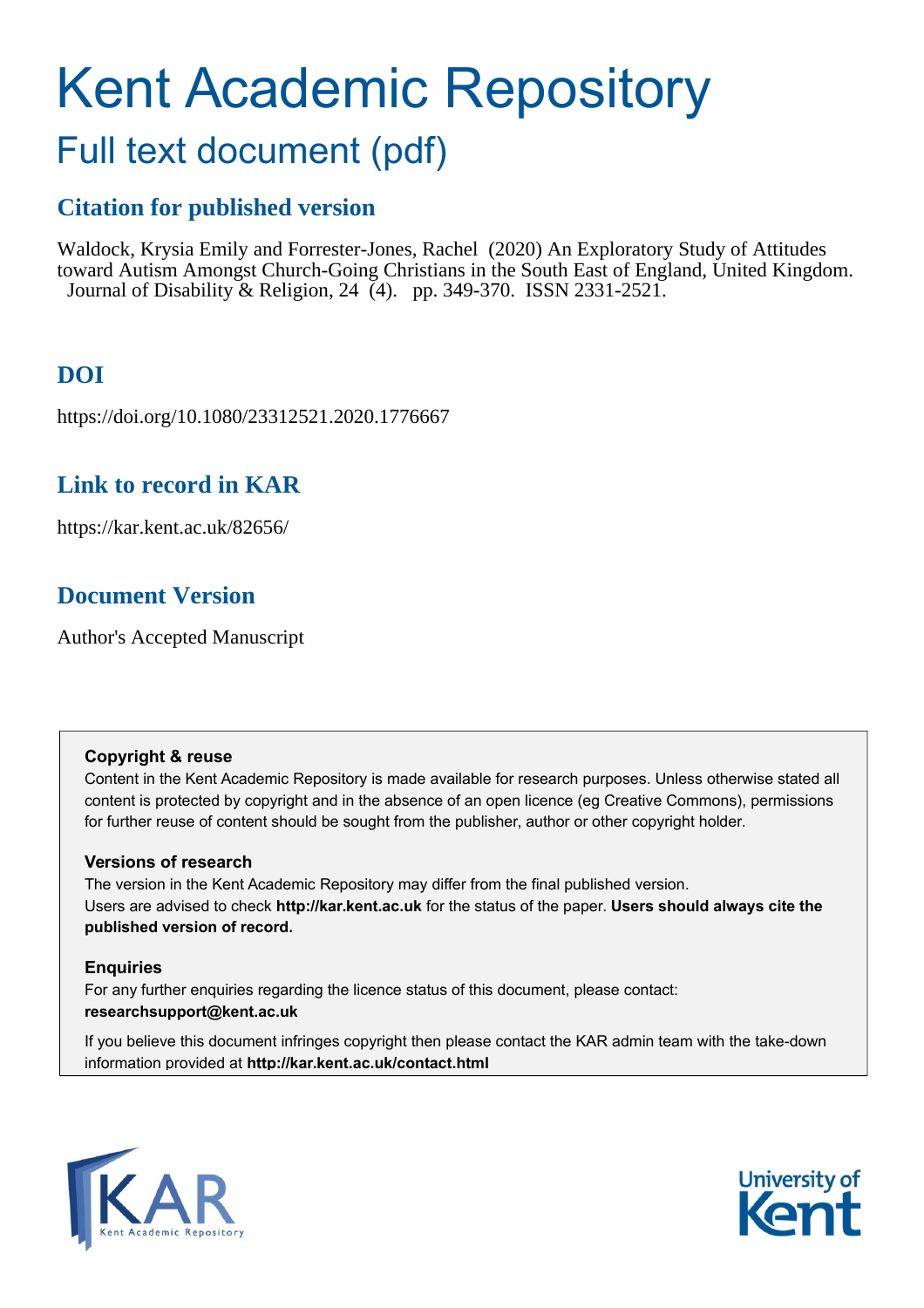## **An exploratory study of attitudes towards autism amongst church-going Christians in the South East of England, United Kingdom**

Access to church communities can be difficult for autistic people. Whilst specific autism guidelines are available for churches to follow, their dissemination among church communities, as well as churchgoers' attitudes towards autism is unknown. Semistructured interviews were used with twenty-one adult church-goers from four Protestant churches in England, UK. Using a grounded theory approach to analyse the data, three themes were identified: "different understandings of autism", "degrees of ableism" and "idiosyncratic practice". We found positive and pejorative attitudes; this mix of perspectives reflecting the idiosyncratic practice among churches. Recommendations for further research and church practice are provided.

Keywords: autism, inclusion, social inclusion, spirituality

#### **Introduction**

Approximately 1% of the UK population is diagnosed as autistic, mirroring global estimates (Baird et al. 2006; Elsabbagh et al., 2012). According to the *Diagnostic and statistical manual of mental disorders*, *5th edition (DSM-V)*, autism is diagnosed as difficulties in social communication and interaction along with restricted and repetitive behaviors *(*American Psychological Association, 2013). Milton (2012) defines the above traits as the key "qualitative impairments" that are used to guide diagnosis of autism. However, many autistic people view autism as an identity (Sinclair, 2013) as it influences all areas of life, including making friends, and finding and maintaining employment. In recent years, understanding of autism, autistic people and their support needs has increased considerably (Silberman, 2015, p299-302; Waltz, 2013, p133-165) as has the growing recognition of the impact different environments have on autistic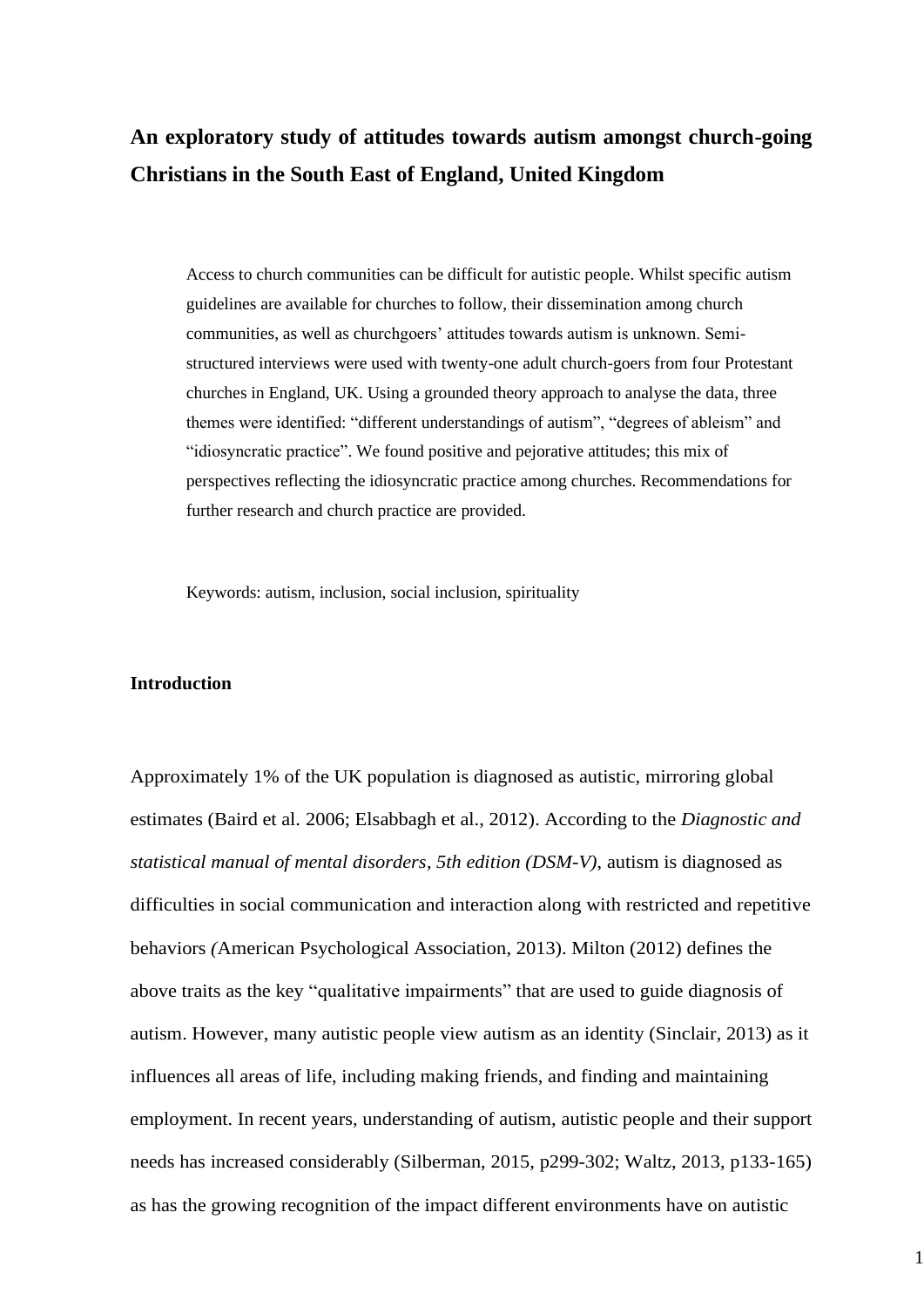people and their support needs (Milton & Bracher, 2013). This paper reports on a study that considers such issues within a Church environment. Church membership in the United Kingdom (UK), as of 2015, is 5,084,498 (Brierley, 2018) with 50,660 churches nationwide (Brierley, 2013). Official statistics show that churchgoers in the United Kingdom (UK) are more likely to be women (Ashworth & Farthing, 2007) and over the age of 55 (Ashworth & Farthing, 2007). We wanted to know how such a culture perceives autistic people.

The aim of our study was to explore current attitudes of UK churchgoers towards autism and autistic people and to discover the process of how such attitudes develop. The objective was to learn more about the interface between spirituality and perceptions of autism, and to see if further work is required. Three broad research questions guided the study: How exactly do congregations perceive autistic people? To what extent are autistic people valued in the church? To what extent does congregations see their church as accessible to an autistic person?

In this paper, we use identity first language (i.e. autistic person) in preference to person first language (i.e. person with autism). Recent research has found that the majority of autistic people prefer identity first language (Kenny et al., 2016) since they consider being autistic as part of their identity (Sinclair, 2013). This also follows and respects an "insideout" approach to autism (Williams, 1996, p14), whereby autistic voices are key to investigating autistic lived experience. The first author is autistic; therefore, this terminology is reflective of the emancipatory nature of the study. The terms "church", "congregation", "faith community" and "faith institution" are all equivocal in meaning and refer to a particular community of Christians meeting together in a chosen location (either a traditional/registered building, or informal setting). A 'churchgoer' is one member of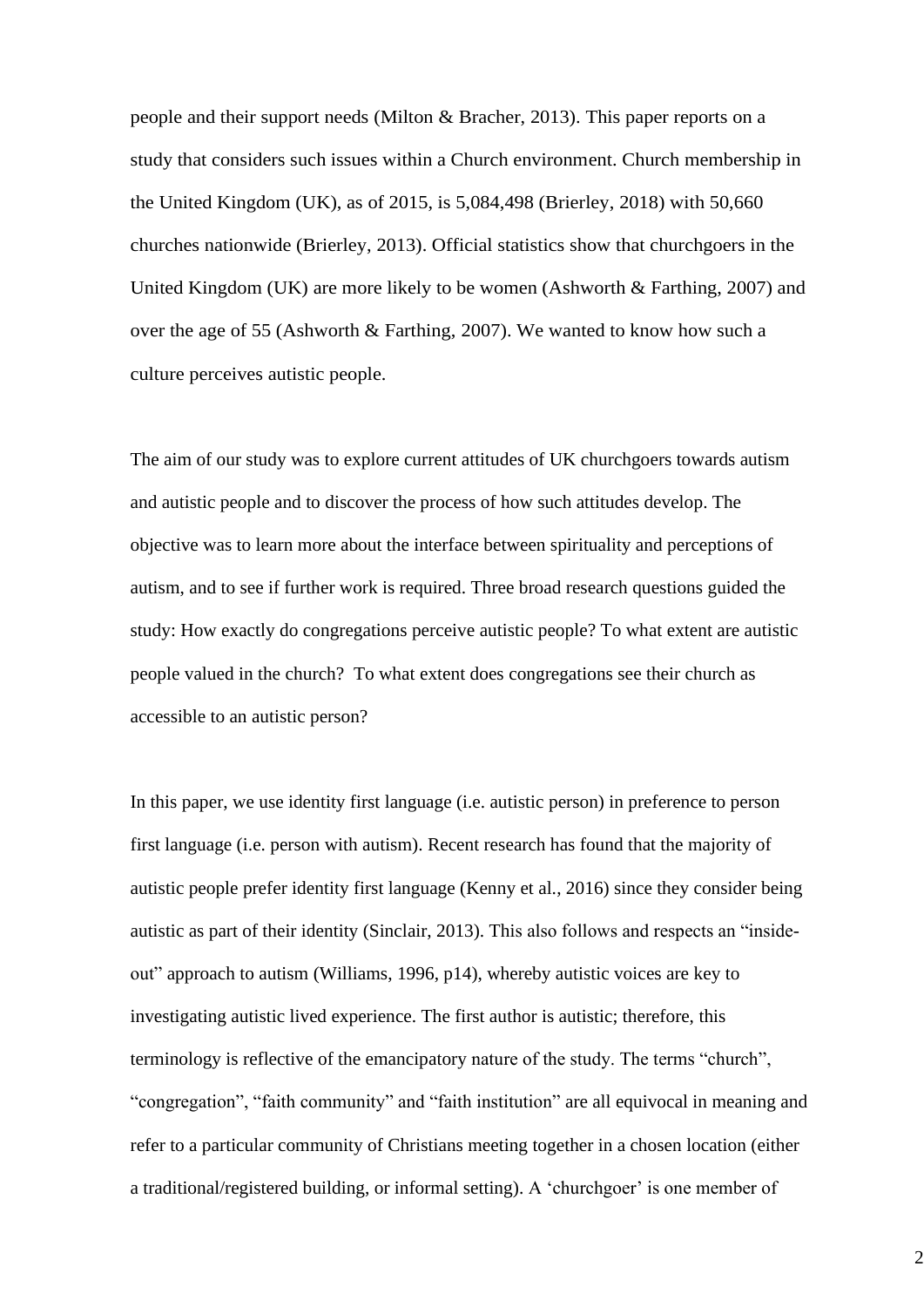such a community. The size of the congregation is not fixed in Christian faith communities.

Whilst support to disabled people originated from church communities (Miller, 1985, p79), how disability has been defined and viewed by churches has varied over time. Aligned with witchcraft (Kramer & Sprenger, 1928/1971, p45) or the devil (Miles, 2001), or inversely a blessing where the Holy Spirit is working through the individual (for example, the Blessed Fools of Old Russia, described in Frith (2003, p22)), something 'angelic' (Webb-Mitchell, 1996, p48), or 'a gift' (Moltmann, 1998, p120) have all been normalized during one church era or another. The church's historical understanding of autism however is unknown; autism being a relatively recent (Asperger, 1944; Kanner, 1943; Ssucharewa & Wolff, 1996) and heterogeneous phenomenon, arguably gaining prominence within general disability discourse in the last 20 years or so. This is due to an increase in both children and adults gaining a diagnosis (Müller, Schuler, Burton, & Yates, 2003), improved reporting processes from educational psychologists to schools (Hansen, Schendel, & Parner, 2015), more general awareness and recognition of autism aided by social and mainstream media (Hertz-Picciotto & Delwiche 2009) as well as advocacy and self-advocacy groups which have their roots in the civil rights movements of the 1960s and 1970s (Hurst, 1999, p26).

Reflecting improving understandings of autism, UK governments have slowly begun to implement autism specific social policies. The Autism Act (2009) was followed by the first autism strategy for England - *Fulfilling and Rewarding Lives* (Department of Health, 2010). *Think Autism* (2014) built on the 2010 strategy, emphasizing three key areas: building "autism aware" communities; promoting innovation in service provision; and providing integrated care. The Care Act (2014) also specifies that all staff who undertake

3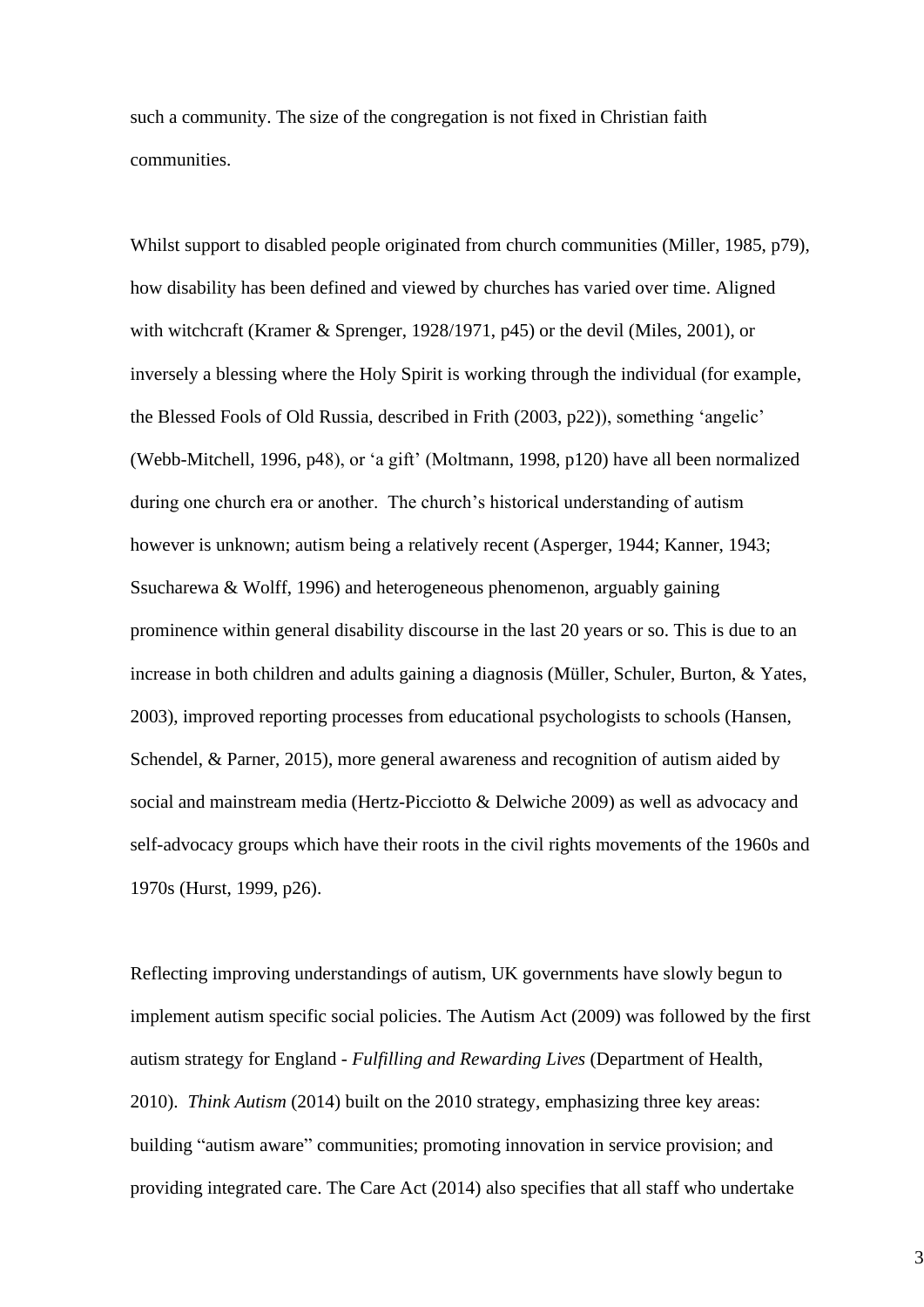autism assessments must have appropriate training, and the Children and Families Act (2014) provides for special education needs and disability support systems, covering education, health and social care for autistic people. A review of the impact of the Autism Act (2009) occurred at the end of 2019, and the need and commitment to improve services for people with autism features in the 2019 NHS Long Term Plan including a new "digital flag" in patient records by 2023/24, to ensure staff know a patient is autistic; the provision of information and training to NHS staff to support autistic people. This will ensure reasonable adjustments are made so that wider NHS services can support autistic people; and the piloting of a specific health check for autistic people – to be rolled out more widely if successful. More awareness training of autism for social care staff also features in the pending Core Capabilities Framework for Autistic People (Skills for Health, 2019).

The rights of disabled people are enshrined in more global policies too. The European Convention on Human Rights Article 9 as ratified though the UK Human Rights Act (1998) requires "freedom of thought, conscience and religion" for "all persons" [our parenthesis] and United Nations Convention for the Rights of Disabled People [UNCRPD] (United Nations General Assembly, 2008), notably in article 5 (equality and nondiscrimination) and article 21 (freedom of expression and opinion). These are important, as church members may be influenced by how disability is defined in the secular world (Webb-Mitchell, 1994, p23). Yet despite such changes, relevant guidance for any religious groups is not present in *Think Autism* (2014) suggesting access to religious or humanist groups as a lower priority to other areas of life (e.g. employment).

Religious communities have been found to act as conduits to social inclusion and community participation (Sango & Forrester-Jones, 2017). They also foster a sense of belonging, emotional wellbeing and spiritual nourishment (Baumeister & Leary, 1995),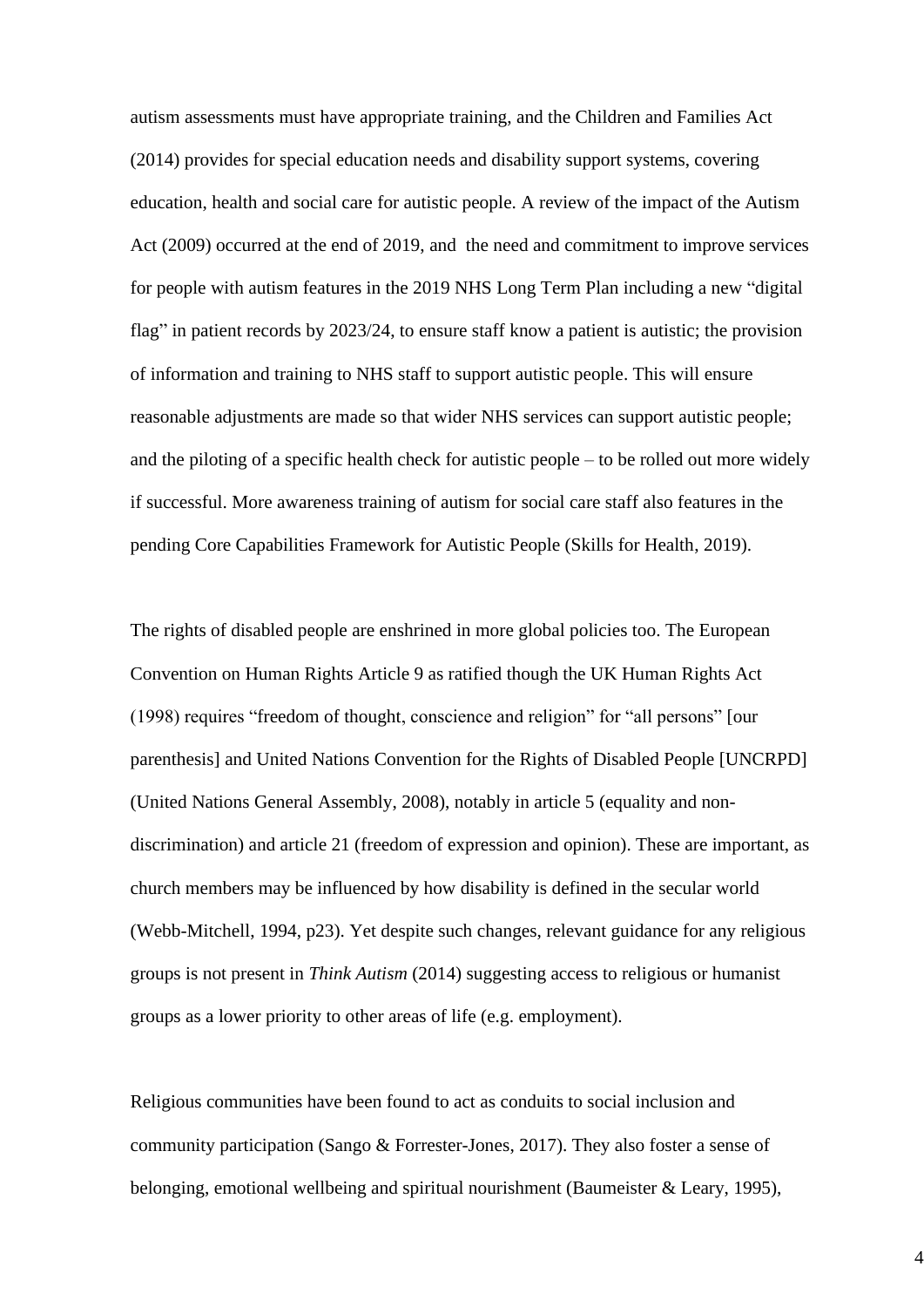with spirituality having been shown to play a meaningful part of disabled people's lives, including autistic people (Turner et al., 2004; Liu et al., 2014). Given that autistic people tend to experience smaller social networks (Forrester-Jones & Broadhurst, 2007; Johnson & Hanes, 2018) and limited access to community participation compared to the general population (Gray et al., 2014). Compared to the general population, churches can act as small scale communities may contribute to an autistic person's quality of life.

Yet despite the apparent importance of church life for some autistic people, exploration of attitudes towards autism and autistic people by church congregations is scarce. This is in spite of increasing academic interest in the area in the last decade. A scoping of relevant literature found that whilst studies exist regarding the experiences of autistic people and their families in churches (Howell & Pierson, 2010; Ault, Collins & Carter, 2013) few recorded the attitudes of churchgoers, and none explicitly refer to the UK. The few studies found originate from the United States (US) (e.g. O'Hanlon, 2013) which might not translate easily to UK contexts. Only ten papers found examined churchgoers' attitudes towards autism with six being empirical studies. Some cited rejection and/or misunderstanding (Howell & Pierson, 2010) whilst others reported positive experiences of church life (Liu, et al., 2014).

Patka and McDonald's (2015) study was the only one found to examine the personal perspectives of clergy (n=12 catholic priests) through qualitative interviews, though this specifically concerned intellectual disability (ID) rather than autism specifically. A mixture of attitudes emerged, including the idea that people with ID were "unfortunate innocent children" whilst at the same time being part of "human diversity" (Patka & McDonald, 2015).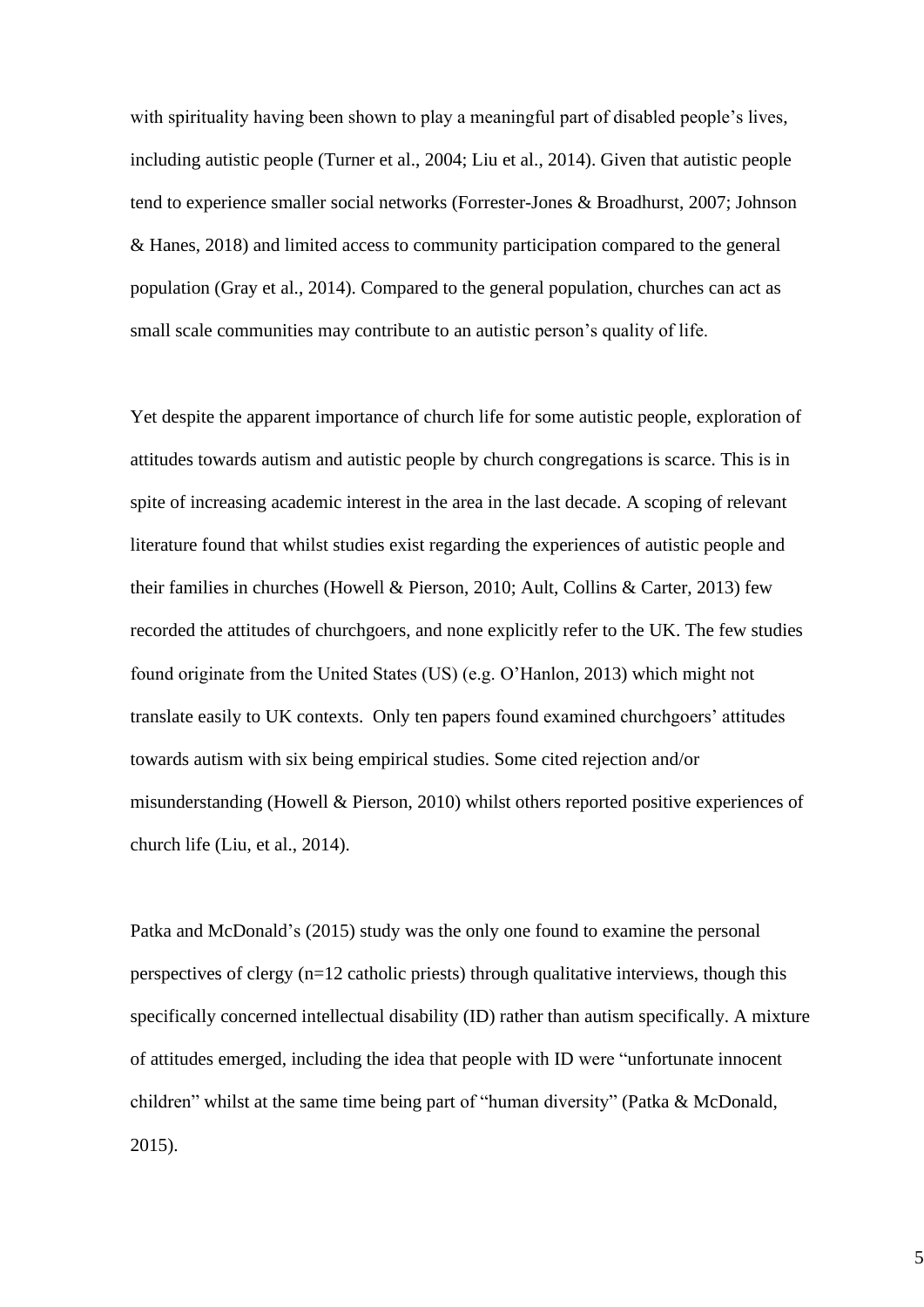#### **Materials and methods**

Given the relative freshness of this topic, an exploratory design was chosen using qualitative methods of semi-structured interviews. The interview schedule, informed by previous literature, was piloted on three individuals (one minister and two churchgoers) and amended following feedback. The schedule was also modified throughout the interview process to allow ongoing interaction between data collection and emerging concepts (Charmaz, 2008, p90).

Since the study focussed on the Christian faith, a range of Christian church denominations in the South East of England were invited to participate firstly by emailing information about the study to church leaders followed by a telephone conversation. A purposive and convenient sampling approach was used whereby anyone who attended the churches was invited to participate through an announcement at church services or via word of mouth through the congregation (i.e. snowballing). No personal prior experience of autism in any capacity was required to participate though participants needed to be over 18 years old and have attended a church for at least 1 year. The authors were unknown at the churches to avoid recruitment bias based on prior knowledge of the participants or practices.

A favorable ethical opinion was granted by the University of Kent Ethics Committee  $(16<sup>th</sup>)$ January 2017). Clear guidance was provided to all potential participants concerning the purpose, nature, risks and benefits, and voluntariness of the research via an information sheet and participants were asked for signed consent (which was kept separately from data collected) once they had indicated willingness to participate. All interviews were carried out in a private location of the participant's choosing (normally in their homes – the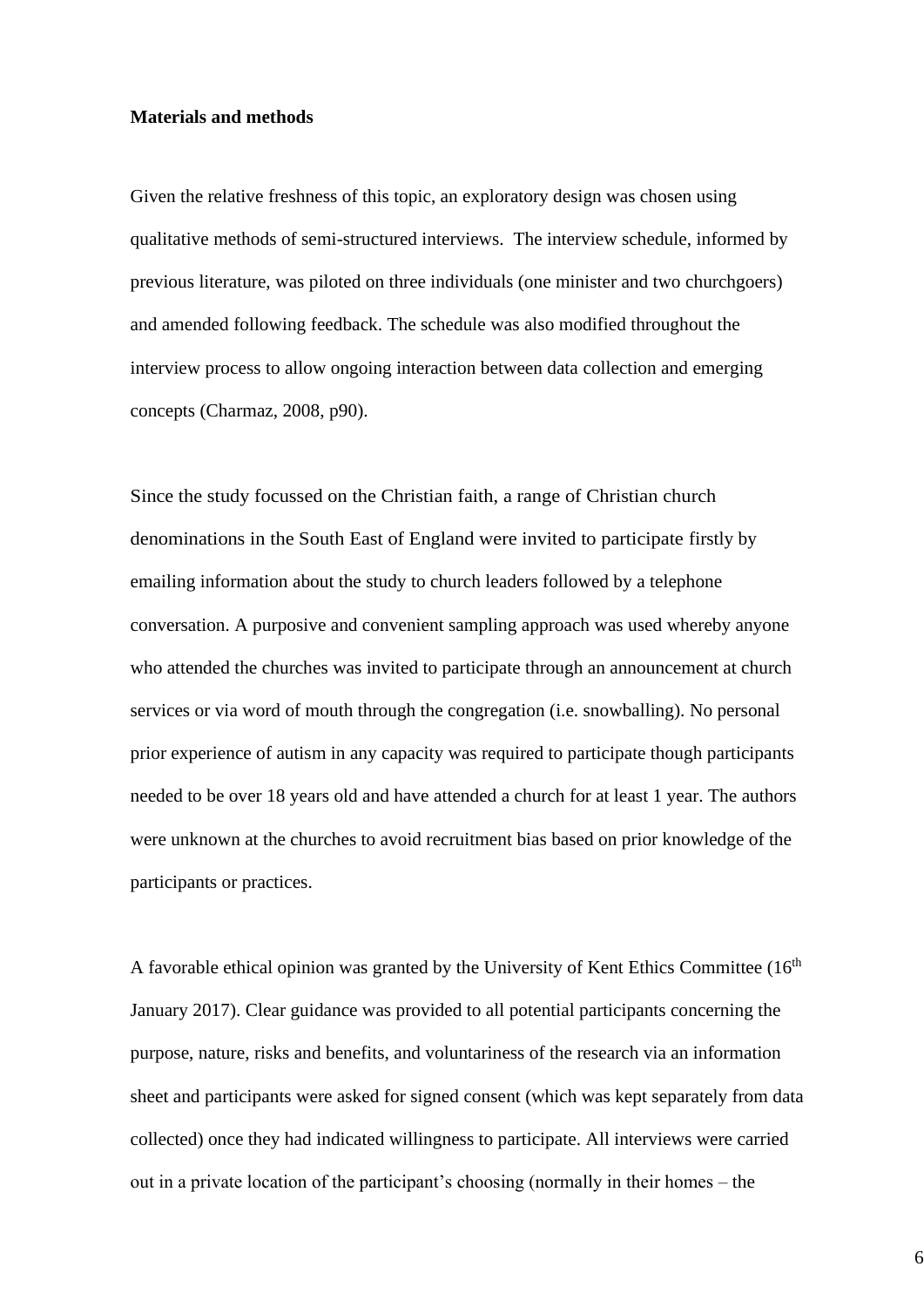kitchen or lounge, or in a café) and pseudonyms were used from the start of data collection to preserve participant's anonymity. Interviews (lasting between 25 and 55 minutes) were recorded and verbatim transcripts were kept on an encrypted protected folder on an encrypted protected computer where only the researchers had access. The first author also took field notes throughout the interviews of key points to help guide the changing interview schedule.

Originally developed by Glaser and Strauss (1967), grounded theory is a suitable methodology for where the researcher has personal experience of the phenomenon under study (Corbin & Strauss, 1990), and where a social process is being explored. Similar studies have followed the same methodology (i.e. Patka & McDonald, 2015). In keeping with the inductive and cyclical process of grounded theory, the findings emerged from the data with the researcher noting ideas for codes after the first interview. Corbin & Strauss (1990) argue that simultaneous data collection and analysis capture all relevant aspects of the research topic; an element of the highest importance with thick, rich data. The transcripts were repeatedly read by the authors to immerse themselves with the data. Memos, a vital component of grounded theory analysis (Corbin & Strauss 1990), were part of this process through to theory production. Open, axial and selective coding were undertaken as part of the analysis using NVivo to help manage the data set, with constant comparison of concepts, categories and finally themes occurring throughout to assure the themes were 'grounded' in the data (Charmaz, 2008, p100), and generalizability and rigor of the theory produced. The second author independently coded the transcripts and discussion between both authors concerning concepts and categories took place until saturation point was reached whereby no new concepts were arising. Five main themes were originally identified, but comments from the reviewers plus author discussions led us to collapsed these five themes into three.

7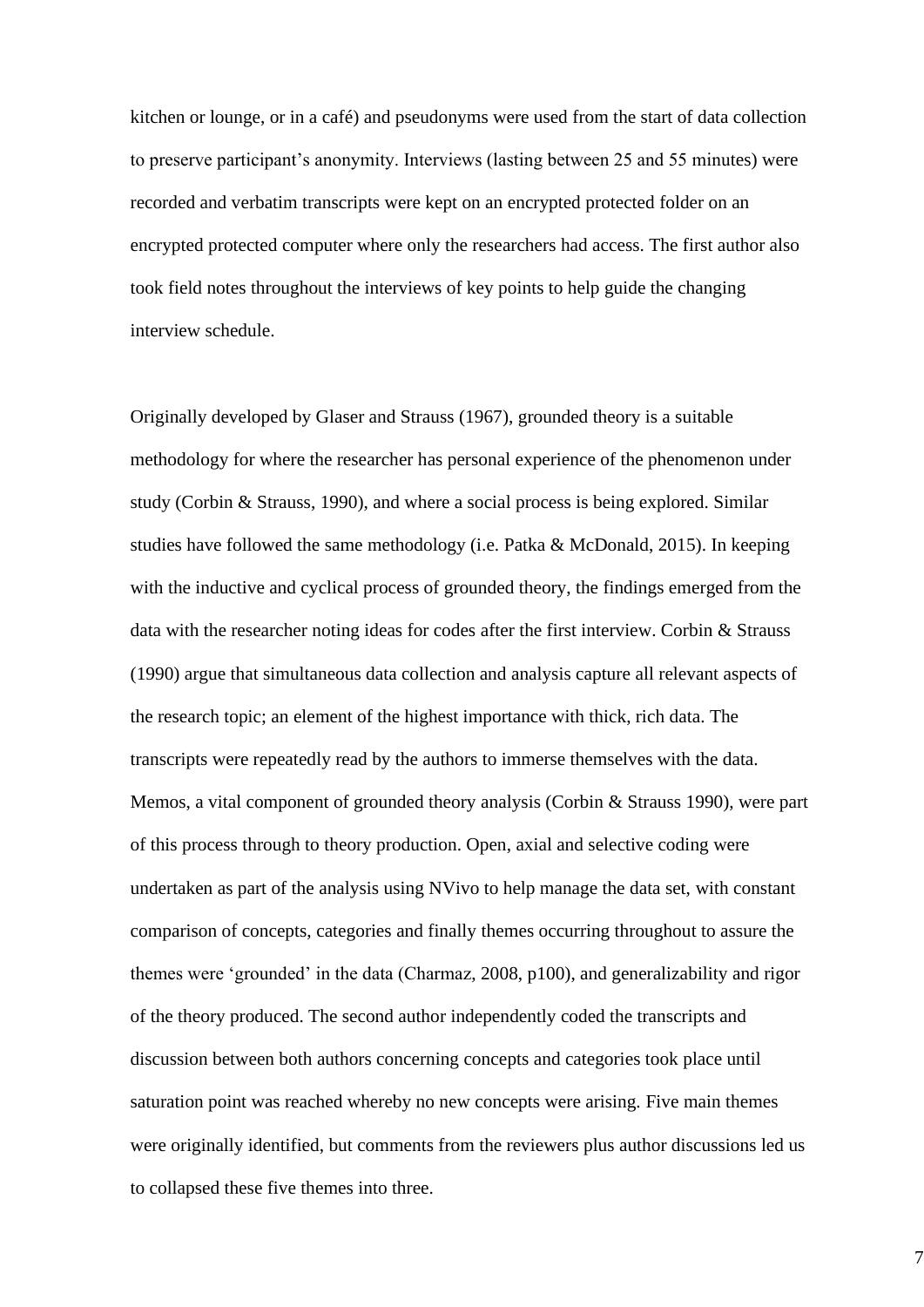#### **Results**

Twenty-one participants were interviewed from congregations of four denominations of the Protestant Church in the UK including four ministers (one from each denomination) and 17 churchgoers: Anglican (*n*=5); Baptist (*n*=3); Methodist (*n*=5); and Pentecostal (*n*=4) aged between 25-79. The majority of participants (n=18) reported knowing an autistic person, either through family or friends  $(n=7)$ , or their employment  $(n=4)$  or church  $(n=7)$ . The majority of participants were women  $(n=13)$  and over half  $(n=16)$  were over 45 years of age, reflecting the national trend (of 55 years old) for UK churchgoers UK (Ashworth & Farthing, 2007). All of the participants identified as being white despite efforts to recruit a diverse sample. Whilst three main themes were derived from the data, we considered the subthemes and interconnection between them to be crucial in terms of how autistic people come to be regarded.

#### **Main themes**

#### *Theme 1: Different understandings of autism*

The study sample's understanding of autism, and therefore how autistic people were perceived by them appeared to be mainly derived by experiential knowledge and/or influenced by theological beliefs of disability (these two subthemes are discussed below). Such beliefs appeared to add a different dimension to the sample's understanding of autism than perhaps is common in the general population – hence the title of the theme.

#### *Subtheme: Experiential knowledge*

Most of the participants reported that they as individuals as well as a church body knew very little about autism: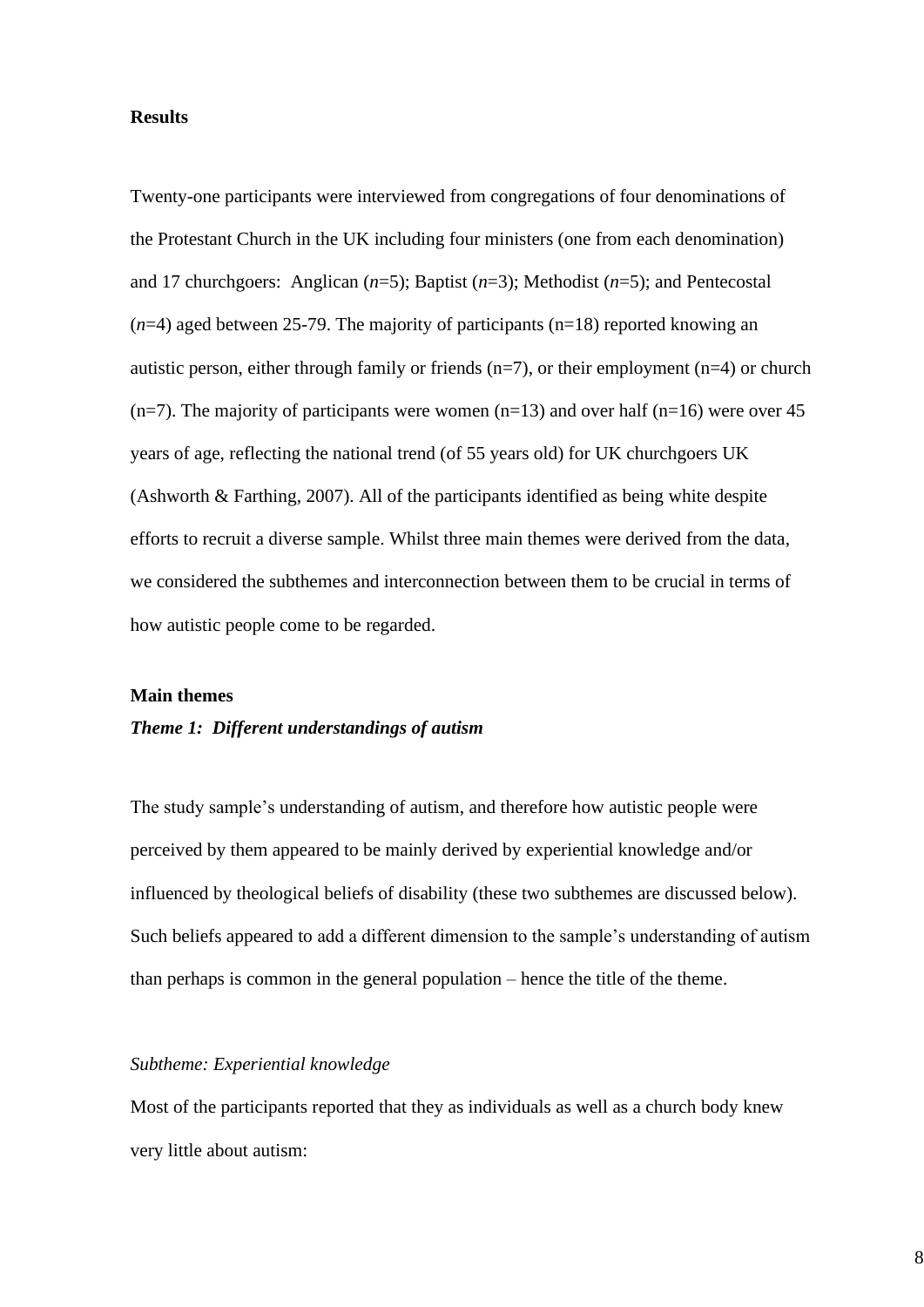I don't know on that. It's as simple as that, I don't know (Leonard, line 143).

The church is very, very set in its ways. And there is so much that the church does not understand about people, and autism being one of the areas (Ben, line 97-98).

Those who claimed to know 'something' about autism reported that their knowledge was based on personal experience of autistic people they had known within various contexts including paid employment, family and friends, and church. Yet such experience was often patchy, exemplified well by Roberta:

> I've had a little bit of autism [experience-sic] because I've worked in schools. So, yeah, so - we did have autistic children there (Roberta, line 11).

Roberta's comment - that she had 'a little bit of autism' experience - reflected the study sample's limited knowledge which also tended to be based on observations or "hearsay" and concerned disability in general. For example when asked specifically about autism Ben referred to blind people:

> I've always known blind people, right from when I was a tot and we used to have a blind piano tuner, so… you know, I've always had contact with them and I've had friends gone blind so… I try and treat them equally (Ben, line 60-62).

Another participant, Chloe, cited the film *Rainman* as part of her information base, showing the role of the media and the importance of accurate or inaccurate representation: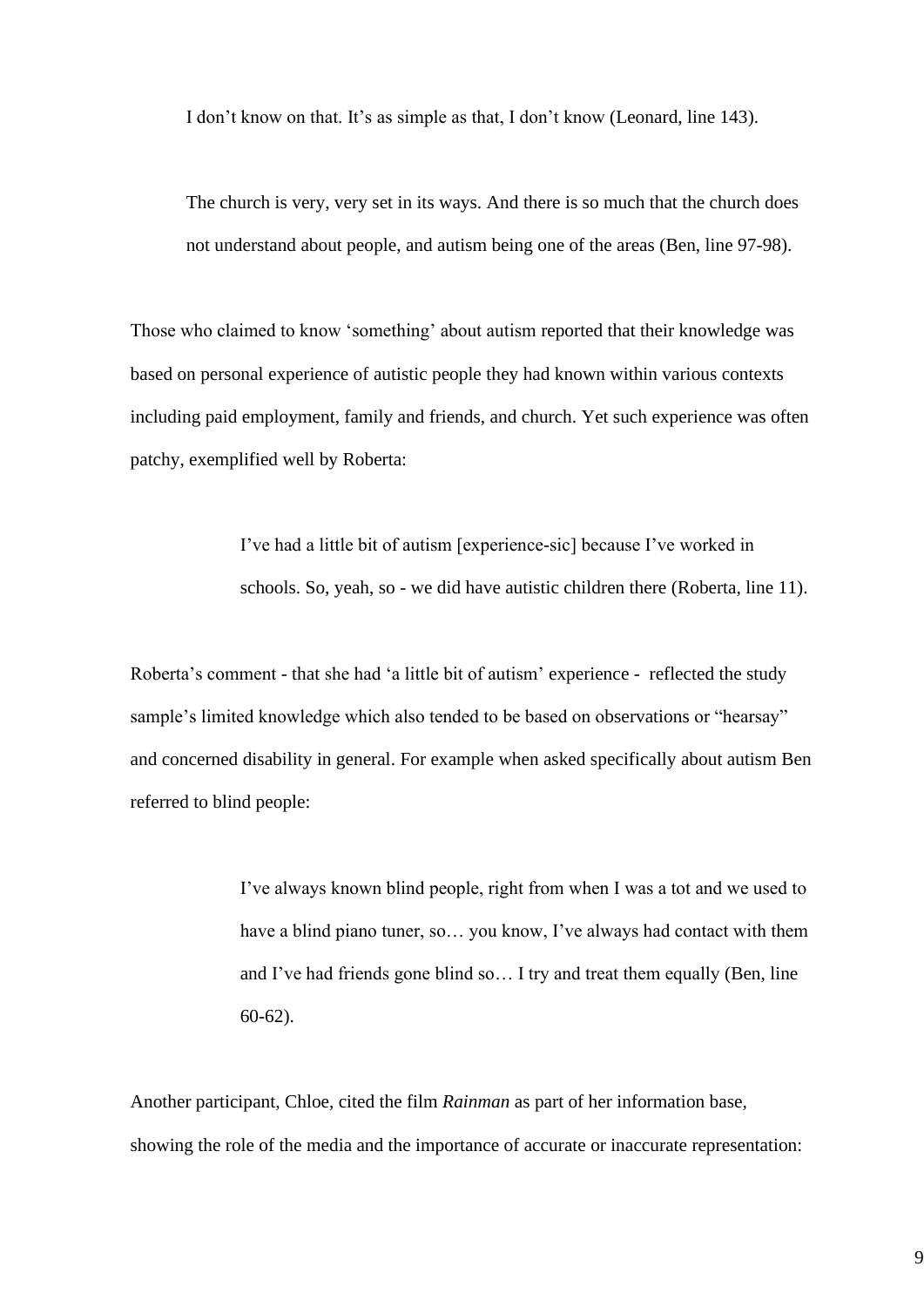I mean, we've seen Rainman, that was a film, but it was very educational in itself (Chloe, line 87-88).

Confusion was also reported as to the definition of autism, as described by Jack:

One - one of the problems I have um and you might be able to help me with that is - is in terms of… definition of autism and who's included in being autistic or autistic tendencies. It seems quite a wide parameter um, and I and I think um that's one of the things I struggle with a little bit. (Jack, line 22-25)

Whilst all of the 21 participants stated that they understood autism to be an invisible disability, and as such, churches are likely to have autistic people among their church body, even if this factor is unknown to the congregation, there were clear misunderstandings around characteristics of autism as recounted by Poppy:

> I suppose autism is something that been diagnosed in the not too distant future, isn't it? So, it's quite possible in my life as a nurse that I've come across more people, but... not that you've thought they've got a mental illness… but they are… um… but I suppose because of their lack of communication, you tend to think 'oh they're …. Um… well, I don't want to put… educationally subnormal but having difficulties, you know. My knowledge is not good. Not good at all (Poppy, line 49-54).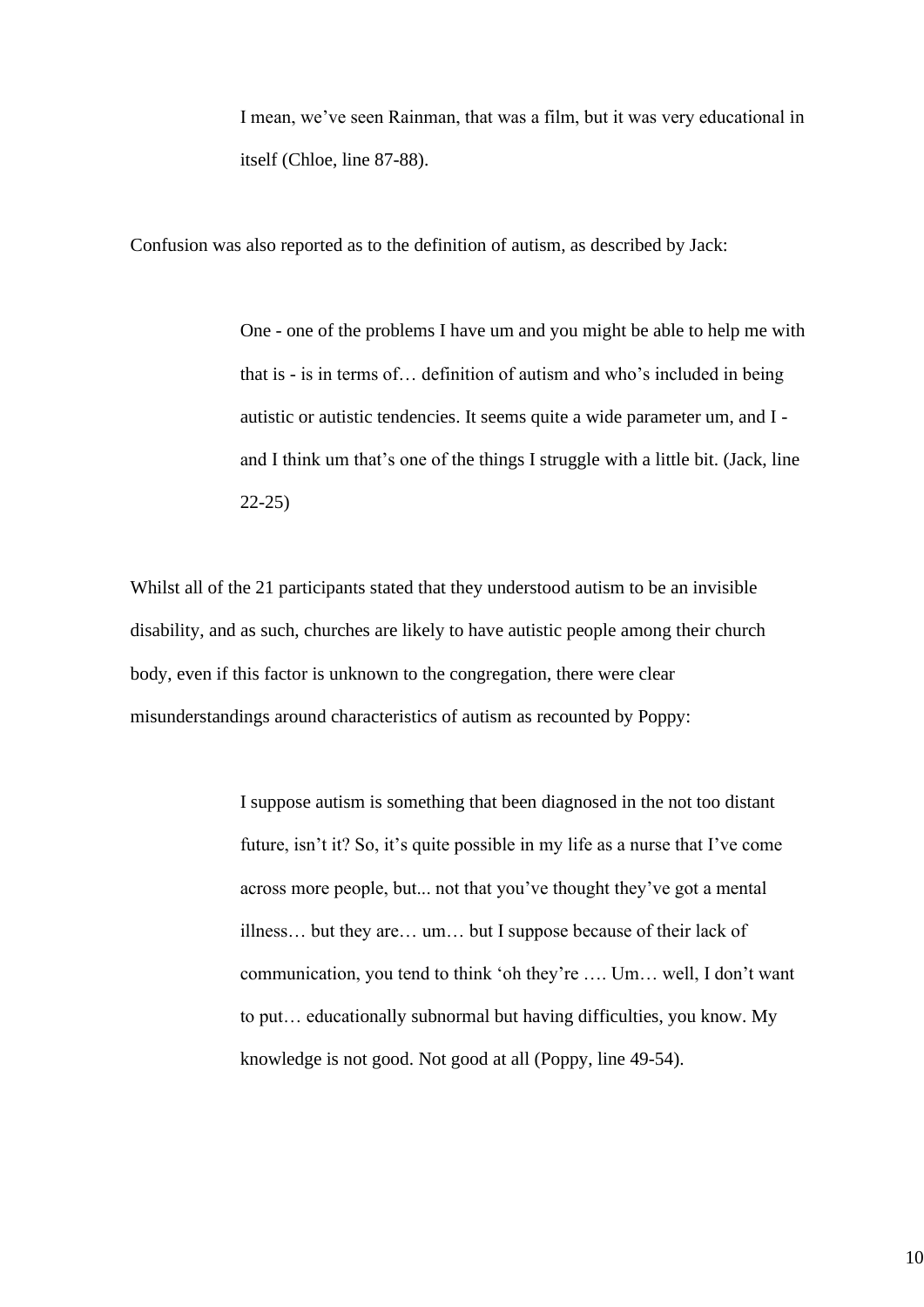We are uncertain as to whether individual's the research study itself highlighted individual's awareness that they lacked knowledge of autism. Nevertheless, many participants reported a wish to know more about it - via training sessions, workshops and educators, as expressed by Zoe:

We, maybe in general... could be helpful for the congregation and maybe particularly the people who are, well… the welcomers and the people who pray there are sort of set people like prayer people um and the ministry team, maybe to have some form of not training, but awareness raising um... and maybe a bit of training to… to help people to know how to approach those difficulties. Why, yes, there is always room for improvement. Something that would probably be helpful (Zoe, line 137-142).

#### *Subtheme: Theological understandings of autism*

Participants' belief structures also appeared to define their understandings of autism and autistic people as well as their views on disability and illness in general. Yet no theological consensus across the group was evident and the extent of experiential knowledge did not appear to impact individual's belief structures. Whilst some participants reported how they took things at 'face value' others had a more nuanced and complex understanding of how Christians ideally *should* understand autism and engage with autistic people. Alternatively, some participants appeared to hold both viewpoints.

The phrase "guidance (from Christ)" was used by many individuals to illustrate how their beliefs guided their lives, including how they should view and interact with disabled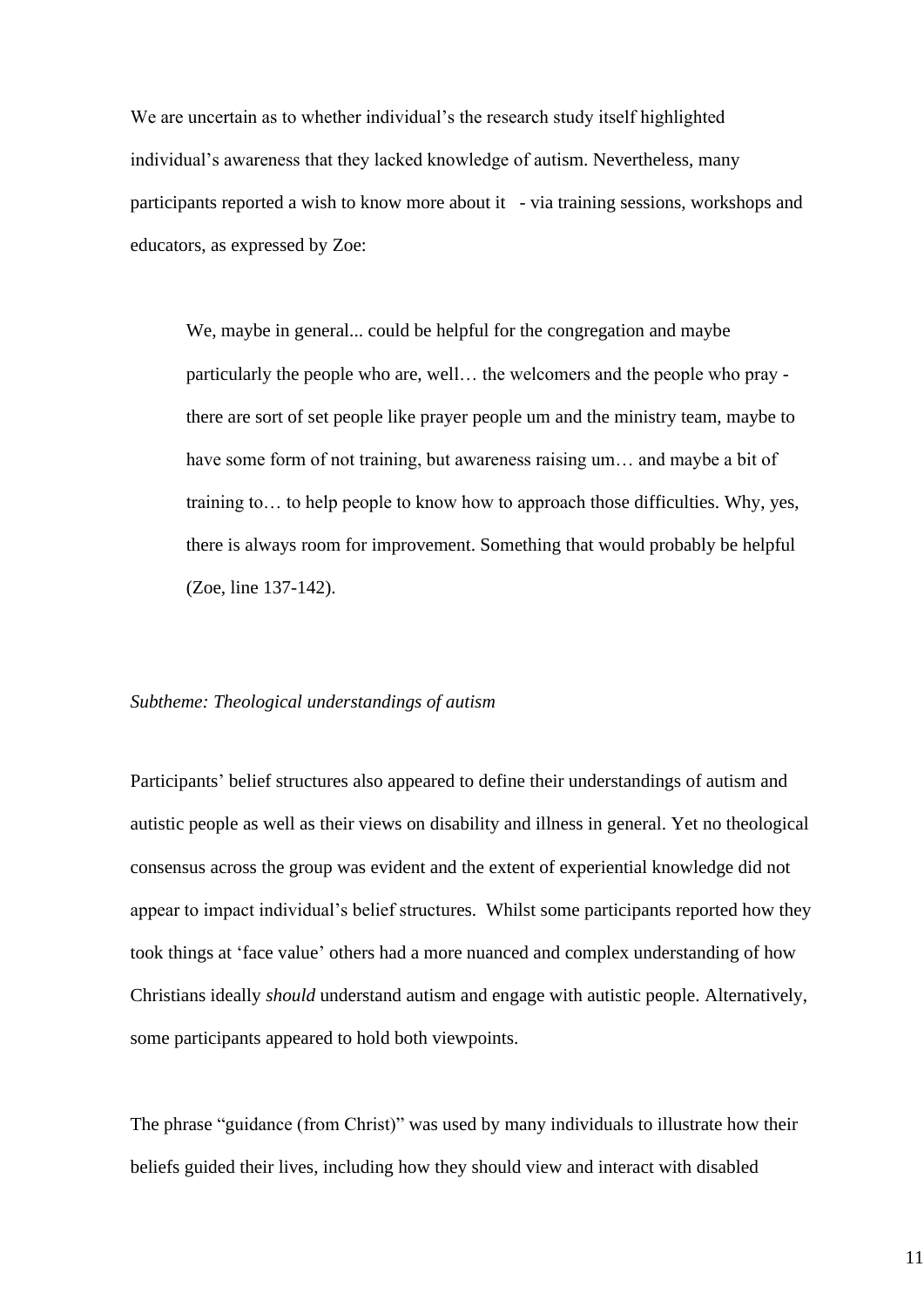people, including autistic people. This was qualified by Stanley who stated that he was guided by New Testament Biblical teachings:

> Obviously Jesus' command to love your neighbors as yourself. (Stanley, line 102)

The testimony of others also appeared to guide and shape some of the participant's views about autism. For example, Isabella explained how her autistic daughter's decision for adult baptism surprised her since she had not imagined that her daughter would publicly give a testimony of her faith:

> I mean I never imagined that she would manage - you know, you've got the option in church with baptism whether you get the questions and answers or whether you give a testimony and she didn't even question it - she was going to give her story and it's just like… wow […] But when she was talking to me about it, she said I can pinpoint um, the first real time we were walking to school and … she said I was holding the pram and talking and um… you explained what it was because one of us probably asked or something like that and she said that's when I gave my life to Jesus … and I said oh wow, that's amazing (Isabella, line 209-227).

Thus even with maternal experiential knowledge of autism, this mother - by virtue of her beliefs - had doubted the ability of her autistic daughter engage with a key aspect of traditional Christian practice. Other participants (n=8) demonstrated more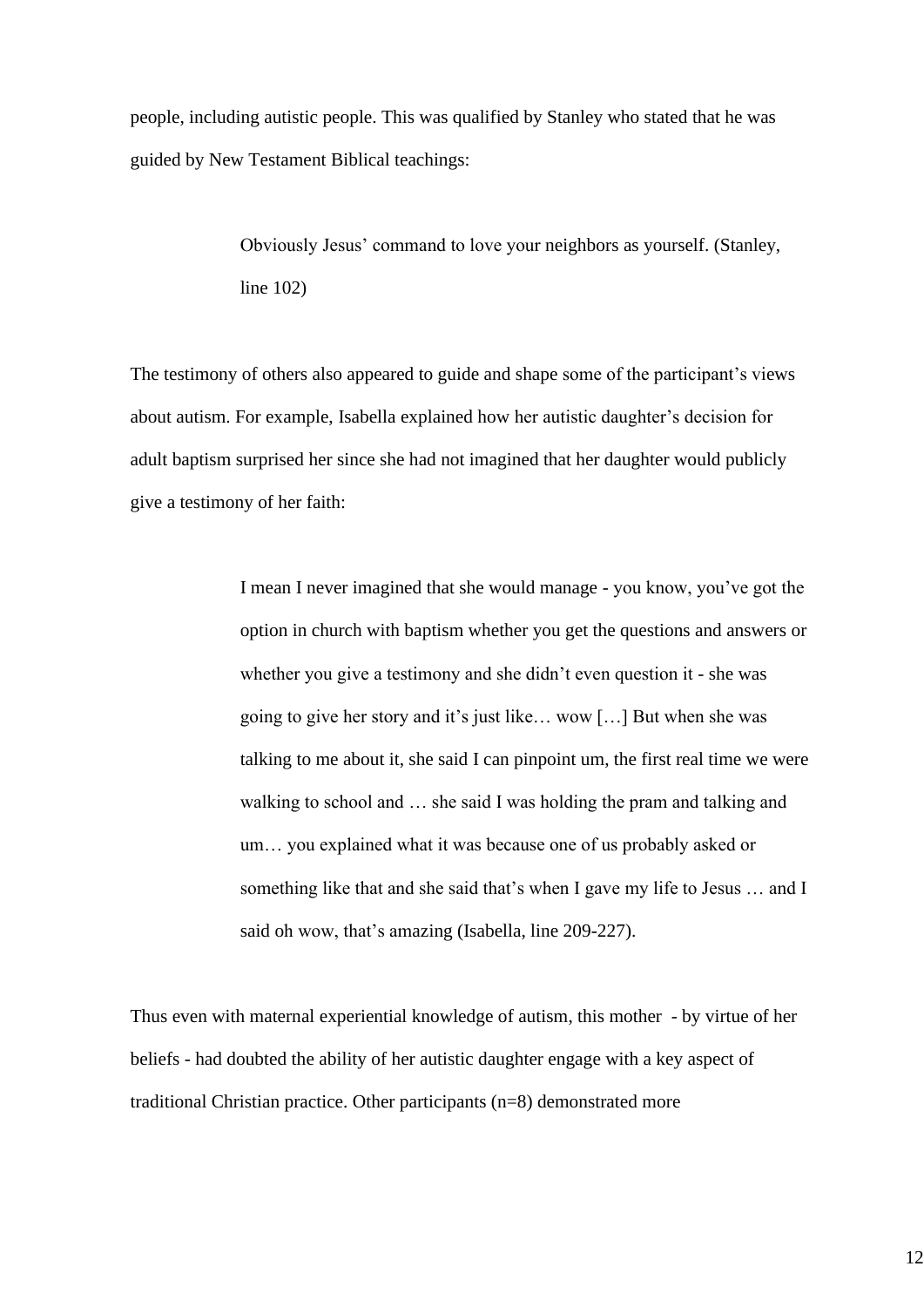conservative beliefs by talking about disability as undesirable - linking it to historical understandings of the causes and treatment of disability, including demoniacs and 'spiritual healing'. Thus, Stanley stated:

> Unless you think of the people possessed by demons. Sort of autism. Depends if you believe in the devil or not, which I do. But some people don't. They may think they're autistic or something, but I don't believe that (Stanley, line 106-108).

Here, Stanley clearly evokes a sense of spirit possession as synonymous with autism. In recounting an experience of praying for healing for an autistic individual and the rationale behind this, Josie also demonstrates her belief that autism can be prayed away:

> I have friends in this church who have um, a really severely autistic grandson [...] it was heart-breaking but… I mean, and we prayed and prayed for healing, especially for the grandchild um, but to… but you have to trust that God is loving them in that situation (Josie, line 86-90).

Such 'traditional theological' understandings of autism identified from the interview data focused on the difficulties and struggles that autistic people may experience, as well as the challenge these presented to those around them especially in relation to socially appropriate behavior and awkwardness, as described by Jack recounting an autistic church member:

> He has a thing, um, hugely able, but he has this thing: he only wants to play three Sundays in a month. Now, if there isn't someone to play on the fourth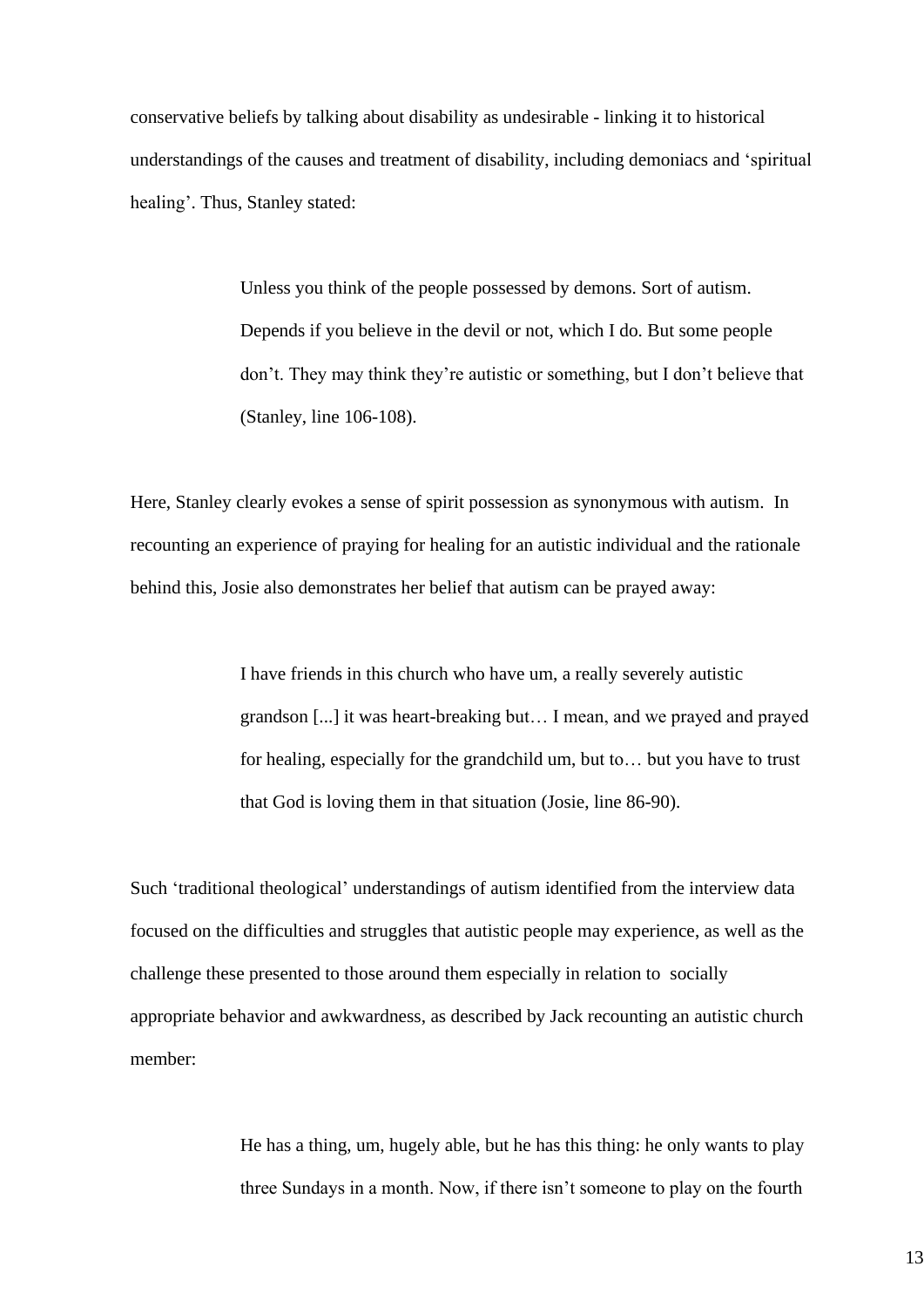Sunday in the month, he still won't play. Because he only plays three Sundays in a month. Um, now me, I think to myself, well if that was me and I've had a week between when I played last and when I'm playing now, I would've thought that that was enough space between the lot, I wouldn't be exhausted (Jack, line 190-195).

In the quote above, Jack highlights the difference between himself and his autistic church colleague. Eddie also expressed how autistic church members may be difficult to relate to:

> Oh well, all you can do is offer it. If they can't accept it, it's difficult to get it into their heads. Autistic people are very varying degrees: some of them are more difficult than others. You know, sometimes it's almost impossible to get through to them that you care for them (Eddie, line 180-182).

Reflecting other interviewees, Eddie appears to think that autistic people are unable to understand or accept one of the fundamental underpinnings of the Christian faith - 'love your neighbor as yourself' (Leviticus 19:18 NIV). This view of autism then, is more concerned with the things that autistic people cannot do, and aligns with the medical model of disability; focusing on what is wrong with the individual. Yet, the right to inclusion and the fact that all mankind is equally loved by God featured in 14 of the interviews, as described by Shelby:

It's their church just as much as our church. It's their church, this is their place of worship. They have every right to come into church and worship, and I think we should open the doors to them (Shelby, line 199-201).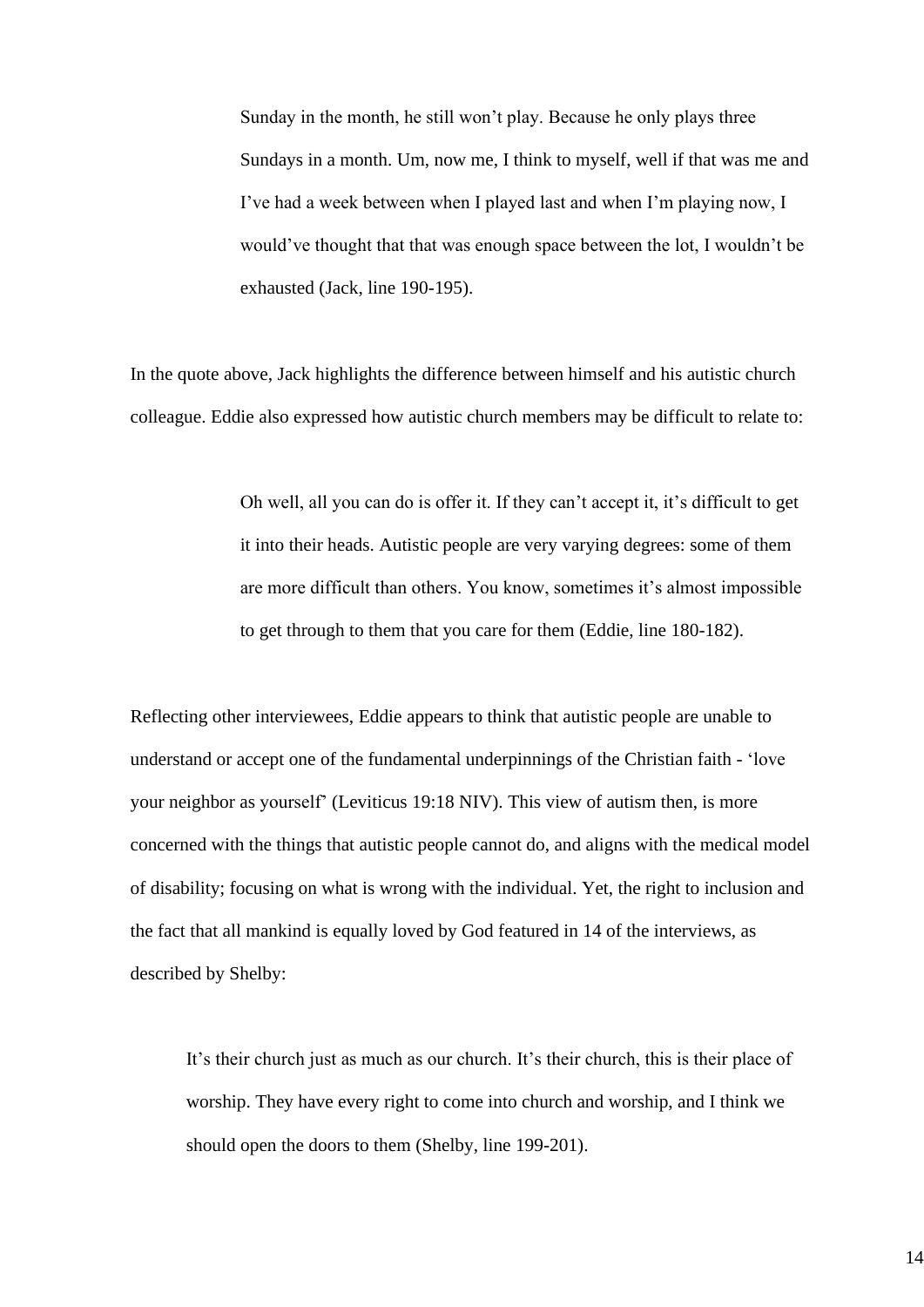Thus, whilst Eddie's quote exemplified how many of the study sample perceived autistic people as having difficulties in understanding the fundamentals of a Christian faith, Shelby demonstrates how 'we' (the church) should still be 'open' to autistic people – almost as though autistic people were 'outsiders' of the congregation rather than inherently part of it.

Others in the sample (n=6 including all of the ministers), reported more nuanced beliefs; understanding autistic people to have individual differences just as humankind is heterogeneous, and that disability may not be necessarily chosen in a deterministic manner, as Jamie expressed:

> I don't think that God sits there saying right, you're gonna have this, you're gonna have that (Jamie, line 59-60).

These individuals also reported how the theology behind their faith cannot only be argued one way, but in a multitude of ways, in the same way that the Bible can be interpreted in a number of ways, as described by Leonard:

> I think the overriding issue is… um, because you, you can make a claim on scripture for anything you like in some ways, so you can argue it from all sorts of points of view, and some people who might be scripturally based may argue it very strongly (Leonard, line 113-115).

A sensitivity of the heterogeneity of views and how this could impact autistic individuals, their families and the autistic community as a whole was also expressed, as explained below: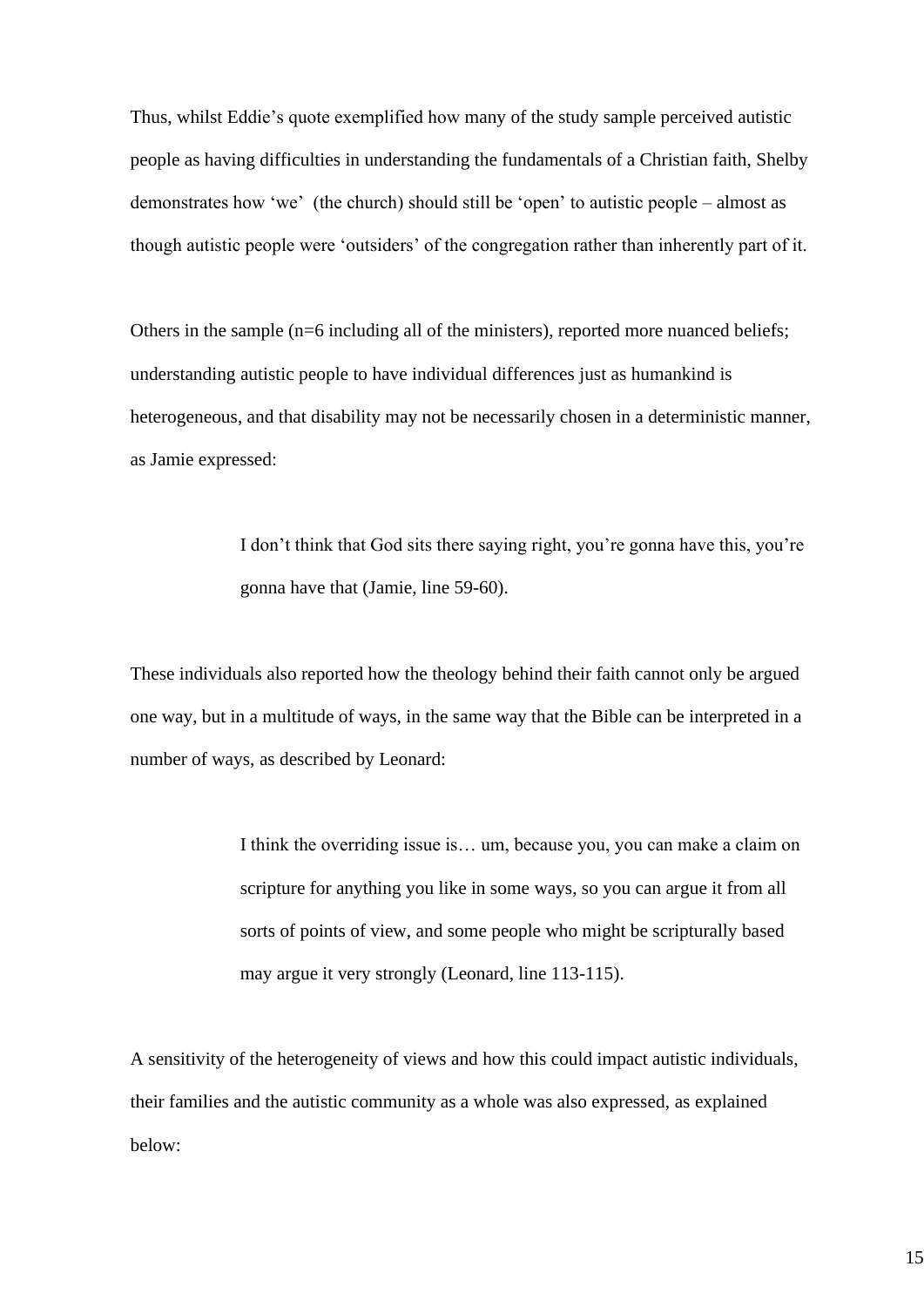I think I'd tread carefully in terms of how I would express that. If it was publicly on a Sunday in terms of calling people, I don't think I'd be saying 'come and be healed of autism', without some thought as to what I was saying. Just because of the effect pastorally on people (Ray, line 250-253).

These more nuanced beliefs linked to more positive theological considerations of autism, Isabella recounting her mother's gift for evangelism, gifted in part by her autistic traits and autism. According to Isabella, God can use disability to reveal God's glory:

> My mum is a very good evangelist and she's often said to me "oh if I didn't have Asperger's and this, that and the other" and "oh, I just upset people" and I said "mum, God gave you that and you've always been so good at going, oh yeah". She's just a natural evangelist; she doesn't care what they think in a sense. So, you know, I said to her "it's a gift, it's a gift, it really is" (Isabella, line 187-191).

The interviews therefore revealed a mixture of understandings and perceptions around autism, informed by both experiential knowledge and theological beliefs. However, the extent to which autistic people were 'valued' was more difficult to decipher from people's responses, with only one participant Jack, making reference to it:

> He is our main keyboard player. If we didn't have him, we… I don't know what we'd do (Jack, line 188-189).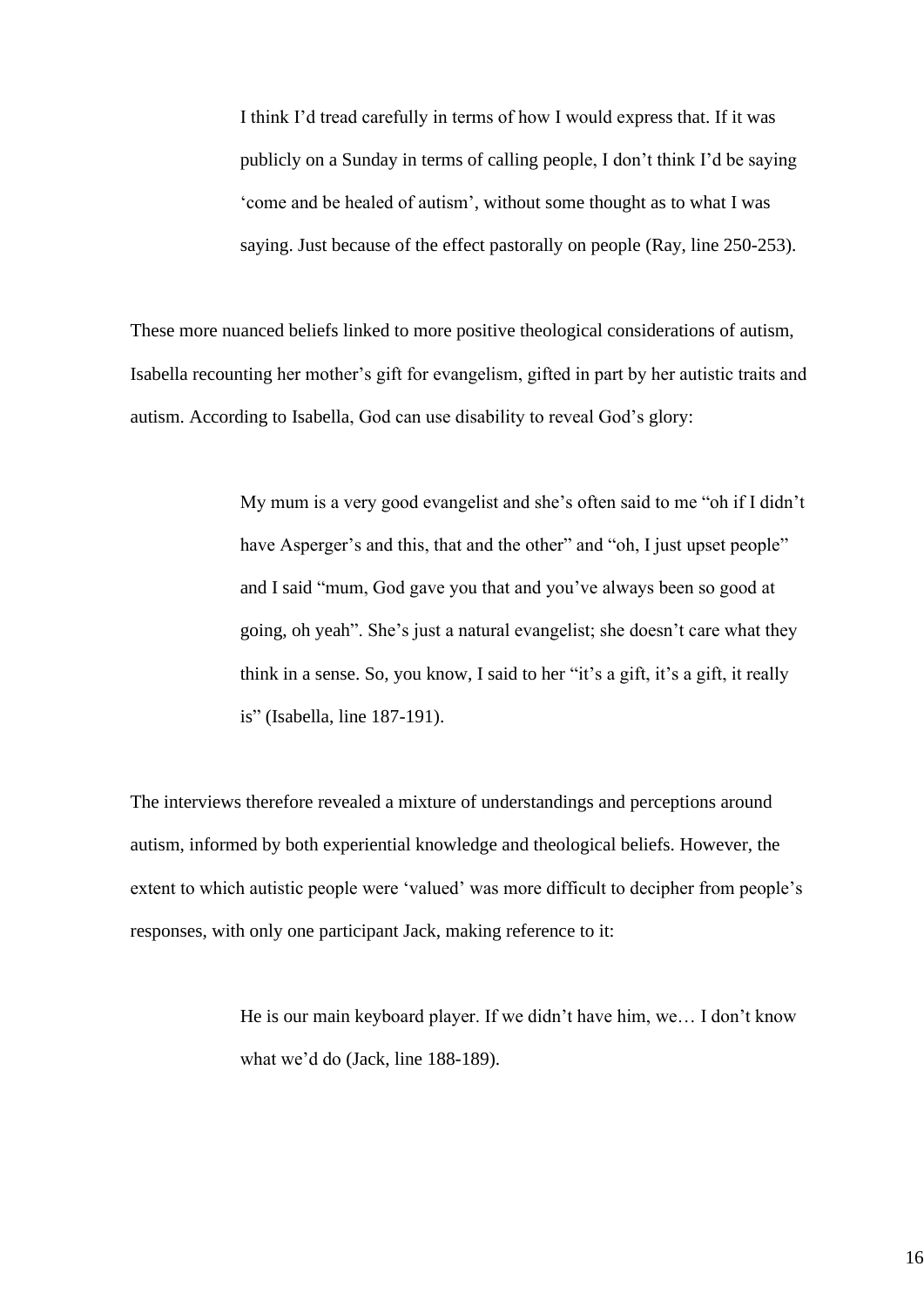#### *Theme 2: Degrees of ableism*

Perhaps as a result of different understanding and perceptions of autism it was not surprising to find that participants reported a range of behaviors adopted by church members including themselves when faced with an autistic person; three subthemes (avoidance, uncertainty and embrace) were evident here though many participants reporting both types of behavior:

#### *Subtheme: Avoidance*

"Avoidance" was reported as a consequence of judging autistic people because they were not "socially appropriate". Whilst acknowledging that avoiding a fellow churchgoer could be detrimental to that person, there was also a view that such behavior was unavoidable:

> I hope when families come in with children of different, you know all sorts of different children that they wouldn't feel sort of judged you know? And I, I know in the past, probably more years ago people going to church and almost being asked not to come back again with children (Amy, line 173- 176).

Avoidance also linked to perceived social stigma of being autistic and/or having an autistic family member - Jamie explaining the reaction of some churchgoers when her autistic son sat in the church foyer after becoming "overloaded" (over stimulated by the surrounding environment) one Sunday:

> Two ladies came past and they were telling him off while he was sitting there that he shouldn't be there and things and he couldn't get out the words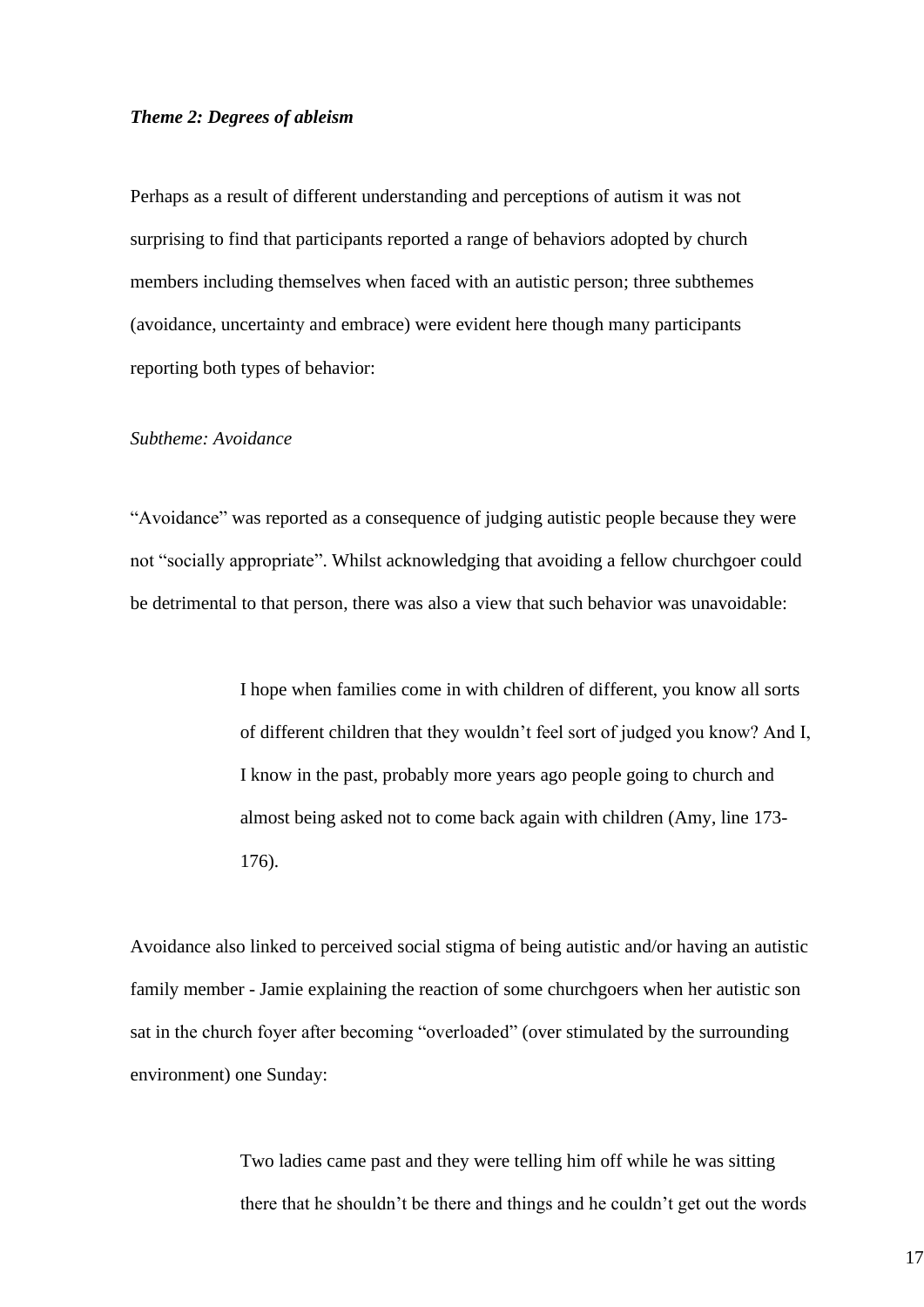of: I'm sitting here, my mum's told me to come down um… and as I was coming down the stairs, they were like you're - you're being very rude, you're not even answering us (Jamie, line 239-242).

The example above also demonstrates negative assumptions about the capacity and capabilities of autistic people, which were made by 7 of the participants. This included the use of functioning labels, which do not promote understanding and acceptance of autistic people, but judge based on outward appearances:

> There is one little boy [who was autistic] in particular who she used to hold as there was nothing else you could do, really didn't have much… functioning at all (Chloe, line 122- 124).

*Subtheme: Uncertainty*

Perhaps due to limited knowledge about autism, as well as stigma attached to it, many participants reported feeling uncertain as to how to behave towards autistic people, especially those with higher support needs. And perhaps because of this uncertainty, participants held different opinions regarding the extent of their responsibility for meeting an autistic person's needs in a church environment. Ray expressed concern for the parents carrying responsibility for their children, yet also described the church's responsibility of inclusion:

> Some of the parents have struggled to bring their children for a season, say on a Sunday, because it's just too much work to manage them (Ray, line 82- 83).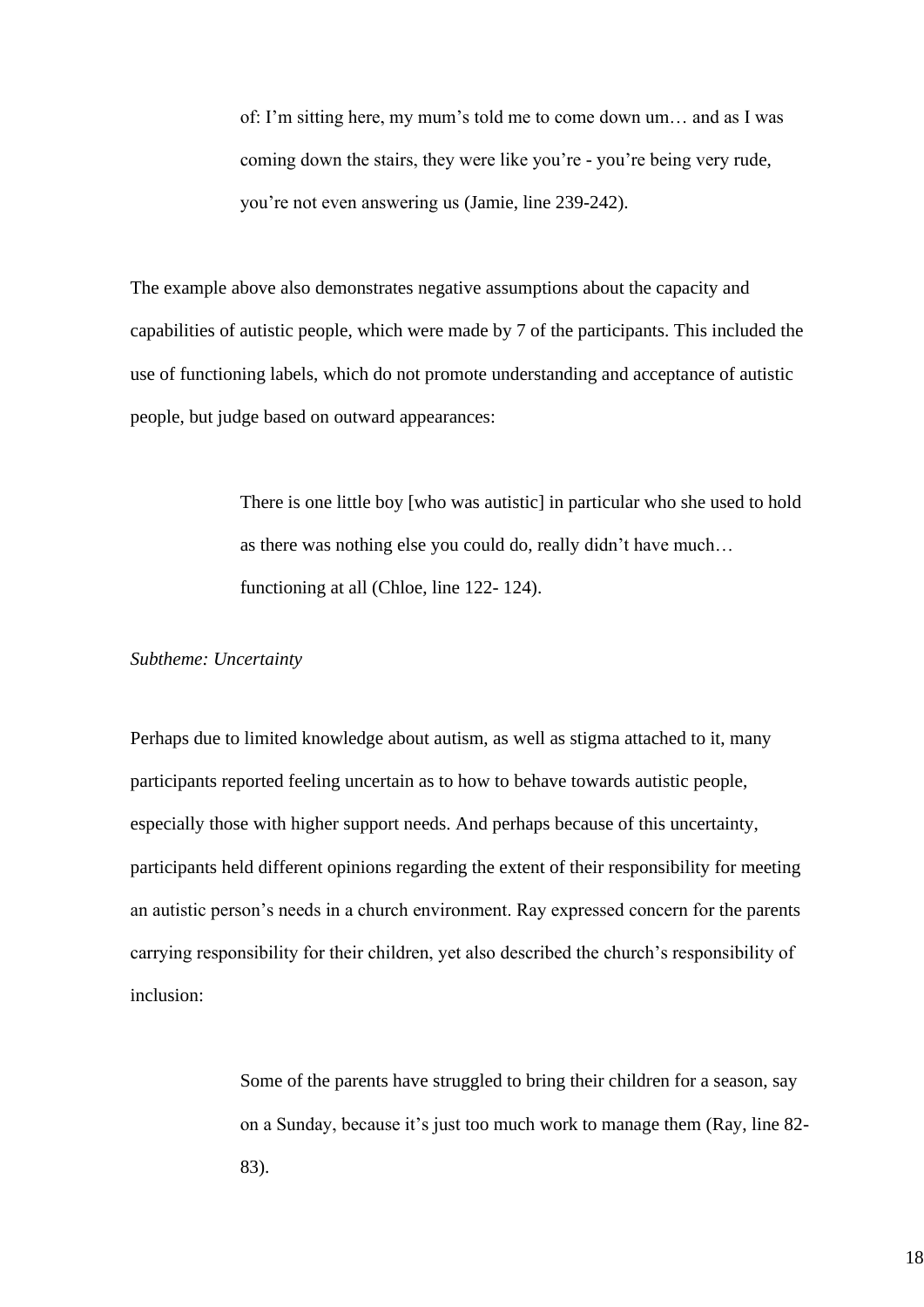It should be um, a responsibility for the whole church to love one another, so if it's in people within the church community, then it's very clear that we should love one another (Ray, line 341-343).

Some participants reported that church members who knew little about autism and who were unsure as to how to react, might experience fear. This was illustrated by Chloe through her own reflection:

> What you don't want is in churches is for people to avoid or shun somebody, just because they don't know how to deal with it as it's more to do with their fears then any sort of animosity or ill feeling towards the person who might have an issue or a problem (Chloe, line 220-224).

*Subtheme: Embrace*

This subtheme related to an acceptance of autism, autistic people and their differing needs and also the notion that individuals would want to make people feel welcome in church. Shelby spoke of her optimistic outlook she hoped her church would have when faced with such a responsibility:

> I think we could cope. I think we could do it. I don't see why we shouldn't. I'm sure we could do it. We'd have to work at it, and plan it (Shelby, line 224-225).

Acceptance of autism was demonstrated to differing degrees, including accommodating an autistic person's needs and being respectful when talking about autistic people and their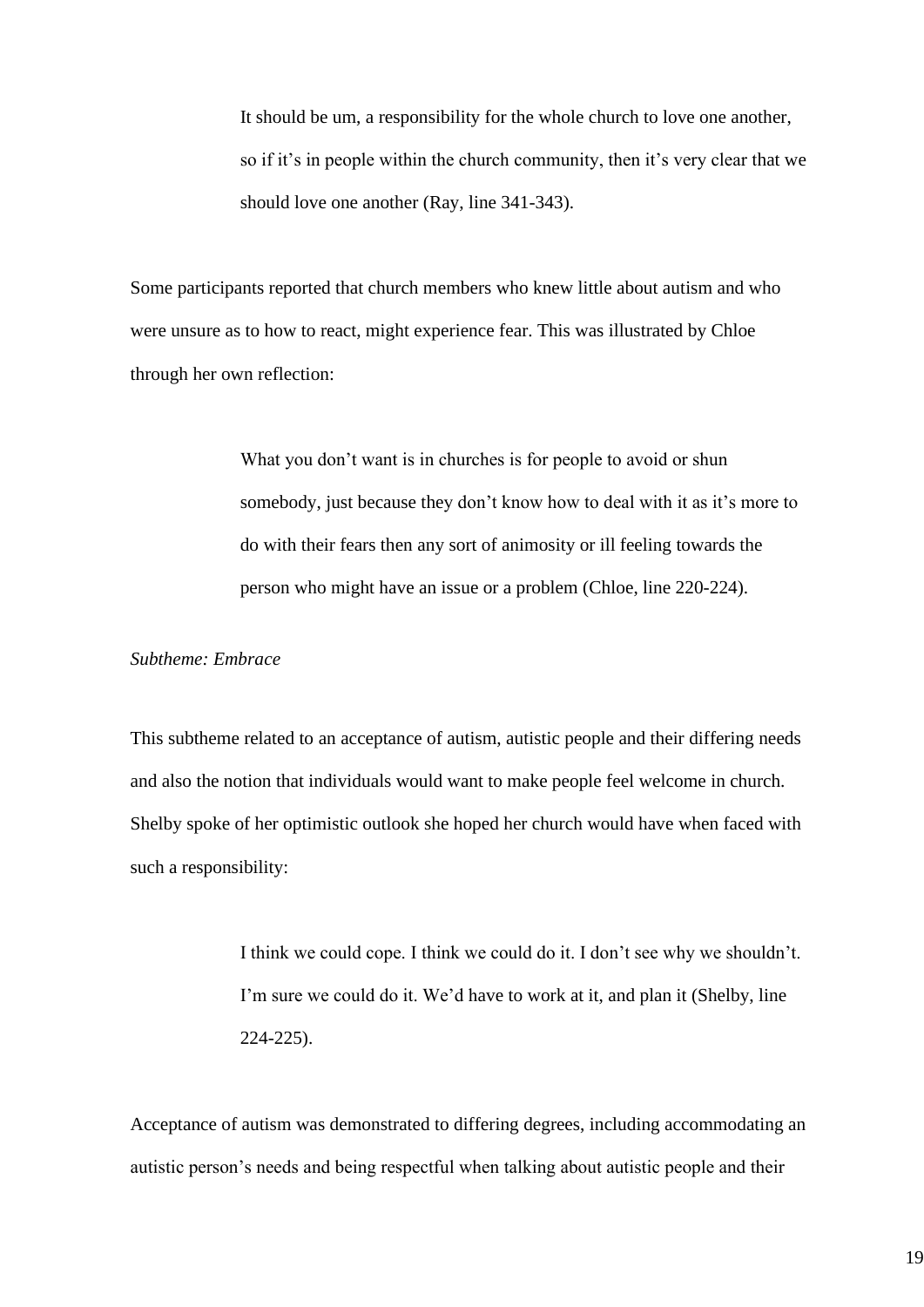families. Ray described how offence might be taken by some if autism is called abnormal and Rose spoke of the need to accept different people:

> There are others who would be reluctant to even talk of it as being … even being in anyway abnormal or to refer to it as that would be, would be offensive (Ray, line 451-453).

I suppose we sort of had to handle that, um… hmm my goodness, just to make it fair for everybody without favoring one person over another, but also accepting that some people need… treating in one type of way to make them [sic] comfortable (Rose, line 159-162).

These interviews enlighten a variety of behaviours that congregants reported to show in regards to autism; including welcoming ("embrace") and unfavorable ("avoidance"/"uncertainty") conduct. No consensus was found across the transcripts.

#### *Theme 3. Idiosyncratic Practice*

This theme refers to how each individual church was set up, how church services and house groups or community groups, were run, and how accessible these aspects of church life were perceived by participants to be to autistic individuals.

#### *Subtheme: Mixed church activity*

"Mixed church activity" refers to how the church appeared to be organized and painted each church as unique and idiosyncratic, with potentially differing approaches to autism as a phenomenon. Lisa reported that she felt her church was fairly exclusive in this respect: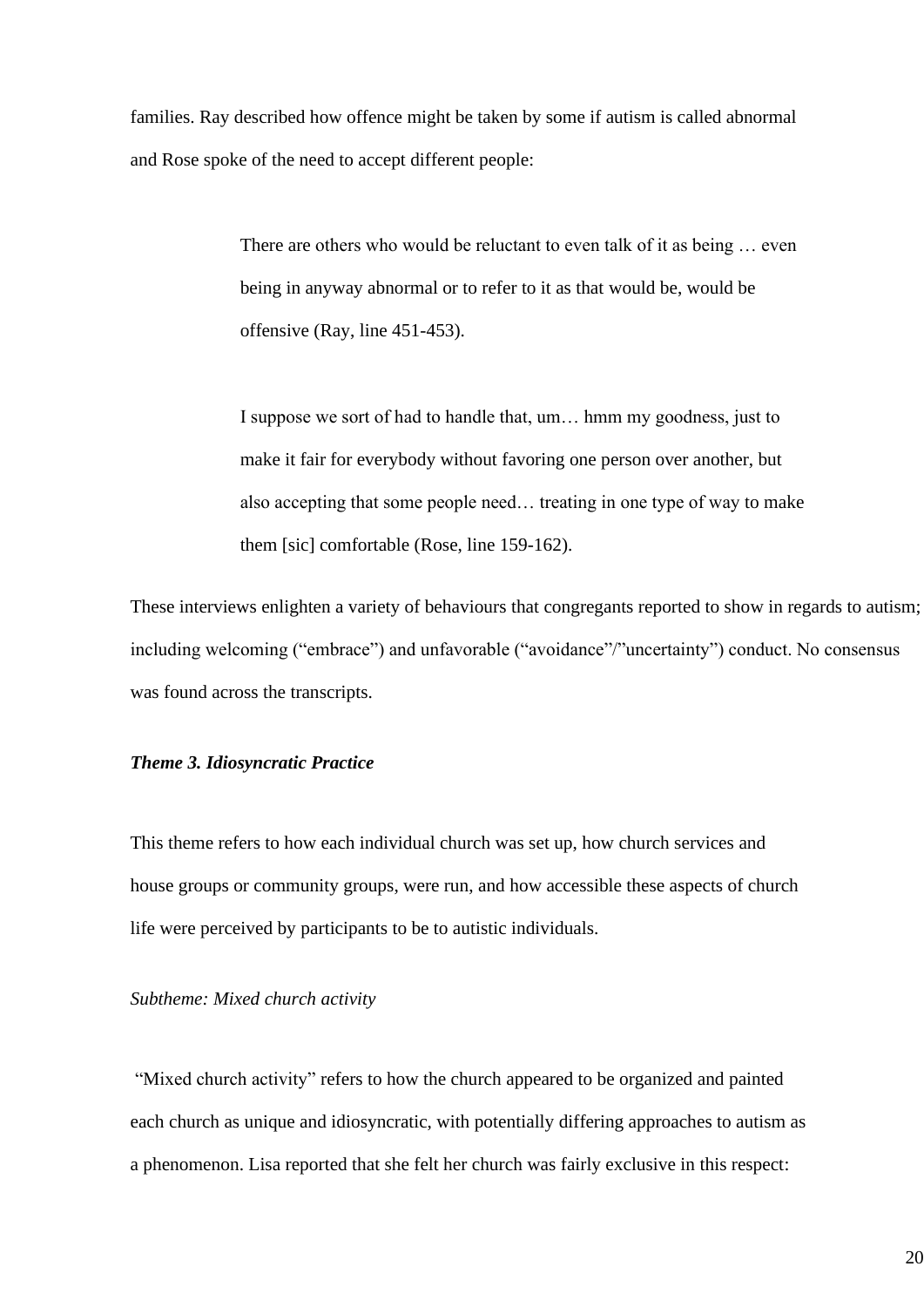It was like they lived by the Bible but didn't actually … live through it. Do you know what I mean? It was like because they've read the Bible, that's it with everything, but they didn't actually ... put, bring it into their lives. And make it a part of them. So they were like, quoting Bible scripture but it wasn't a part of them, do you know what I mean? So they weren't being kind to others, like were [sic] being judgmental and yeah, you know (Lisa, line 160-165).

Whereas Jamie outlined more inclusive practice at her church, through adjustments made for her autistic son:

> They've always been very good at wanting to know and then they try and you know, when my son first gets there they'll tell him what the morning, for Sunday school, what's going to happen. Um, so he'll know the order that they'll, you know, if they're going to do games and have drinks and whatever, he'll know a little bit of the order which is going to happen (Jamie, line 264-268).

There was also an awareness of what churches could improve on though for many, the interview appeared to prompt them to think about this for the first time:

> I hope that we would welcome all people. Your very asking of that question tells me that there may well be things that we do that do set up barriers (Nigel, line 144-145).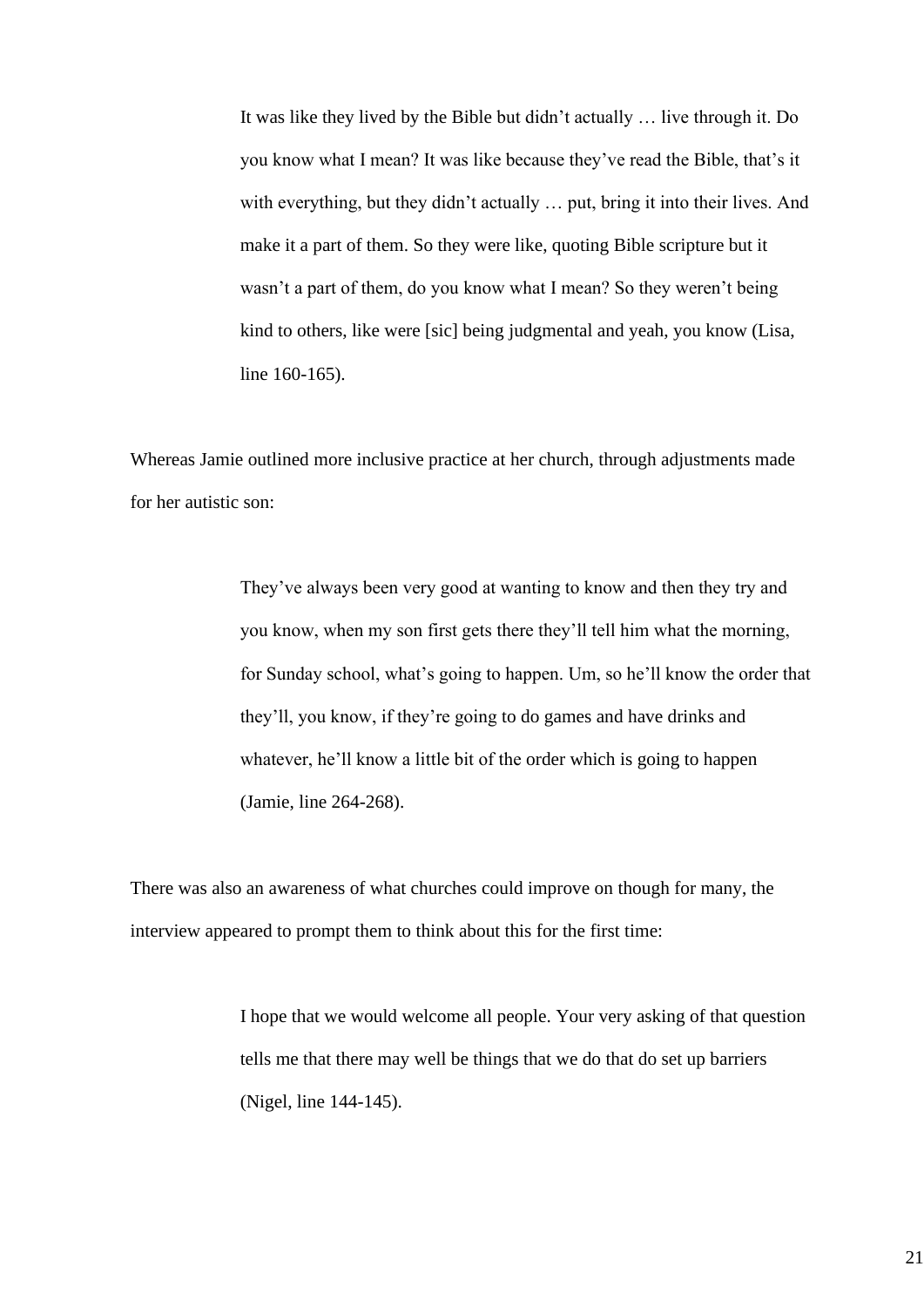Ray also spoke of the underlying principle of how 'people do church', directly linking beliefs to outcome and demonstrating a link to the social model of disability:

> I would say love. I would demand that people alter themselves a bit rather than making the person feel like they need to fit in with what the world may see as normal (Ray, line 351-353).

#### *Subtheme: Limitations and barriers*

In addition to differing practices regarding accessibility and inclusion of autistic people, and disabled people more widely, it was noted by some participants that the lack of guidance, guidelines or knowledge passed available from dioceses, Connexion (a nationwide umbrella organization and community of the Methodist Church of Great Britain) or equivalent organization, with very little church-specific information, was disseminated, potentially leading to a lack of knowledge and understanding. Leonard and Colleen both reported guidelines for physical accessibility and other areas, such as visual impairment, but no guidance for churches regarding autism:

> If there's anything that comes out of this that could actually benefit the church, um, then I'm more than willing to take it to other places as well. So, you know, we get recommendations for the hard of hearing, and the blind, um, and those in wheelchairs and that sort of thing, so um, so it's good to understand something about that (Leonard, line 143-148).

I'm not sure there's been input on any - not to my knowledge - of anything, I'm trying to think… you know, about from… apart from the fact that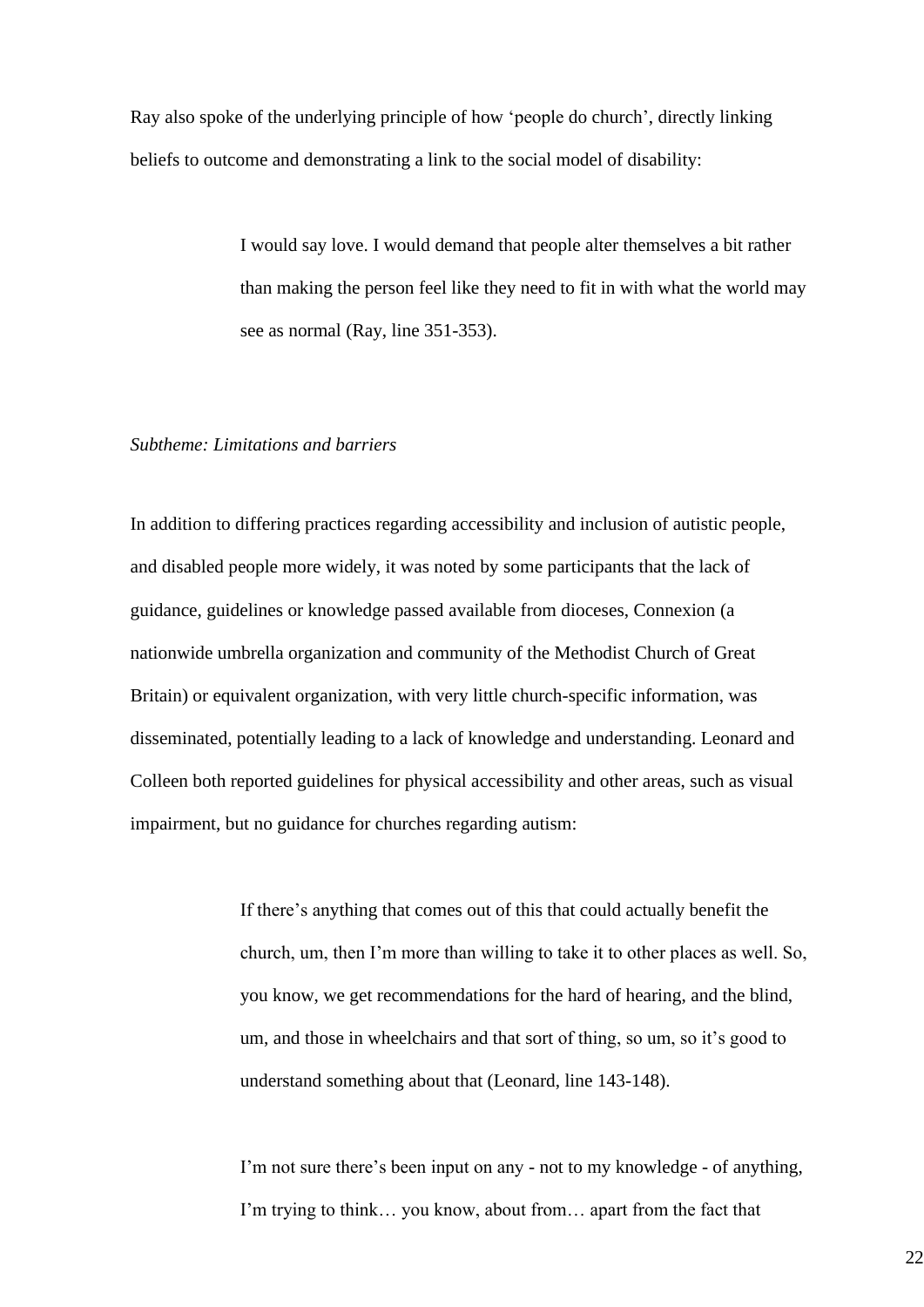people have to be aware of disability, um in this day and age and making sure practically that things are in place for disabilities, um… I don't think there's really been much in the way (Colleen, line 210- 213).

There was also a sense that, although each individual wanted to help church become more accessible for autistic people, in particular through being welcoming  $(n=10)$ , that this might have been difficult to achieve and in some reports, unrealistic. Colleen spoke of the difficulties that her church might face in such a scenario:

> I mean obviously we should be welcoming to… to people and I think people at [named church] would like to feel, I'm sure they would like to feel to be able to say that we are welcoming to anybody whatever their problems. But until it actually happens and then it is not as easy or straight-forward as… as people think (Colleen, line 229-232).

#### *Subtheme: No unified response*

The final subtheme of "no unified response" referred to the notion that church as an institution and the church body not being in a vacuum, rather how some reactions and outcomes may indeed be played out in the wider community. Jamie spoke of this in her consideration of other people judging an autistic person and accompanying family members while having a meltdown in a supermarket and how similar reactions may be gleaned:

> I wouldn't say it's necessary down to the Christians who are at church, I think it's just down to - you could have the same thing in a normal cafe or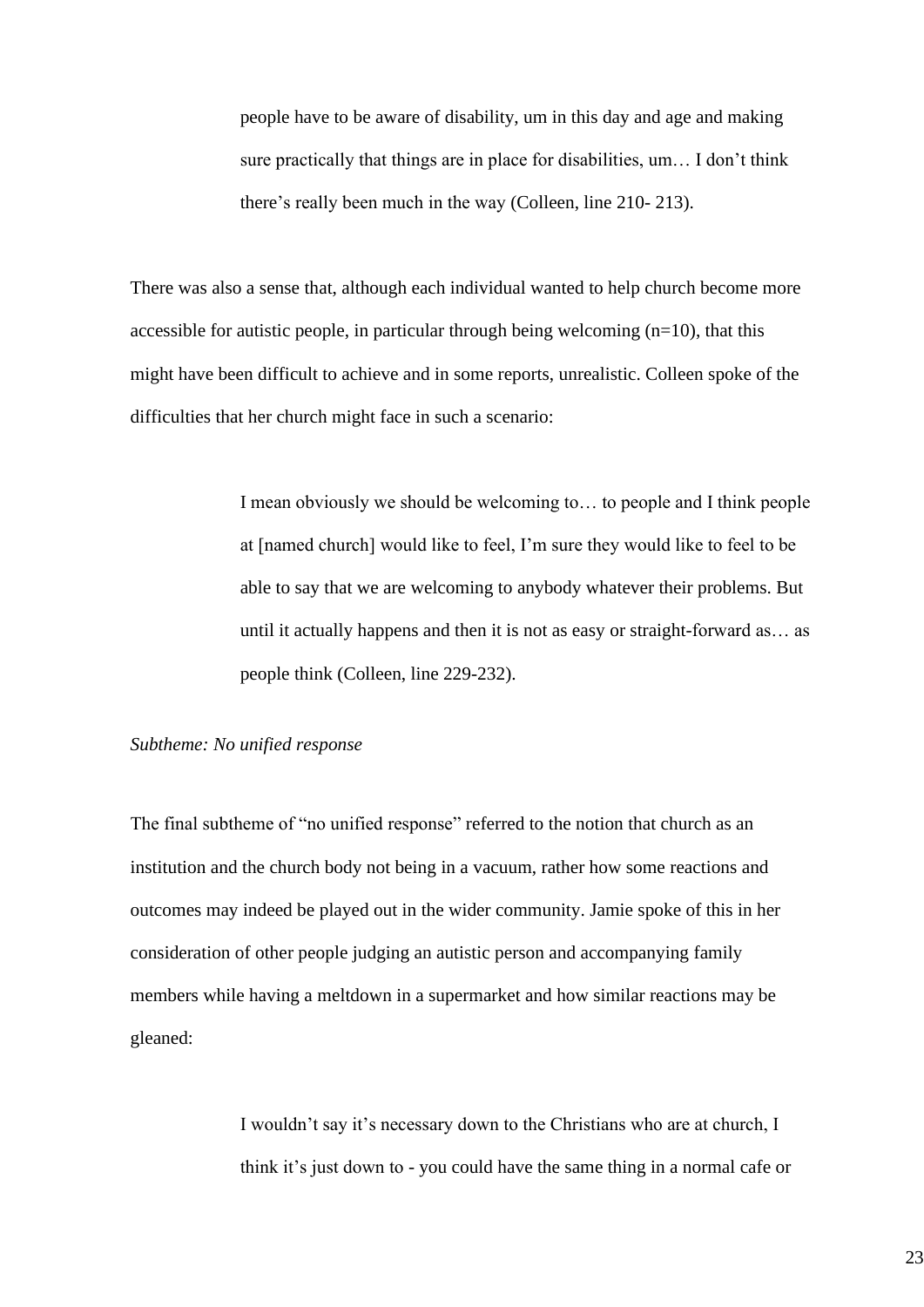supermarket, people aren't always aware or you know (Jamie, line 282- 284).

There was also the awareness that how churches do things may differ per denomination among other factors and even in the same denomination, as described by Colleen:

> Well I should think they vary. They vary really. I don't have a lot of experience of other [denomination of] churches but I think it depends to a large extent on where they are, how big or small they are and what the makeup of the congregation is (Colleen, line 191-194).

The idea here was that any homogenous solutions adopted by churches would be inappropriate.

#### *Theoretical framework*

The themes described above appeared to interact together, creating a theoretical construct on the process of how attitudes towards autistic people may have developed and how this impacts church practice. Figure 1 shows this theoretical process diagrammatically. Theme 1 "different understandings of autism" has two subthemes: "experiential knowledge" and "theoretical understandings of autism". These two subthemes appear not to interact with one another (as previously mentioned) in regards to experience and belief systems impacting each other. These different understandings of autism influence congregants' behavior, encapsulated in "degrees of ableism" (theme 2). "Degrees of ableism" as a theme consists of three subthemes: "avoidance", "uncertainty" and "embrace". The subthemes, "avoidance" and "uncertainty" appeared to interact with each other. That is, difficulty with understanding and accepting autism seemed to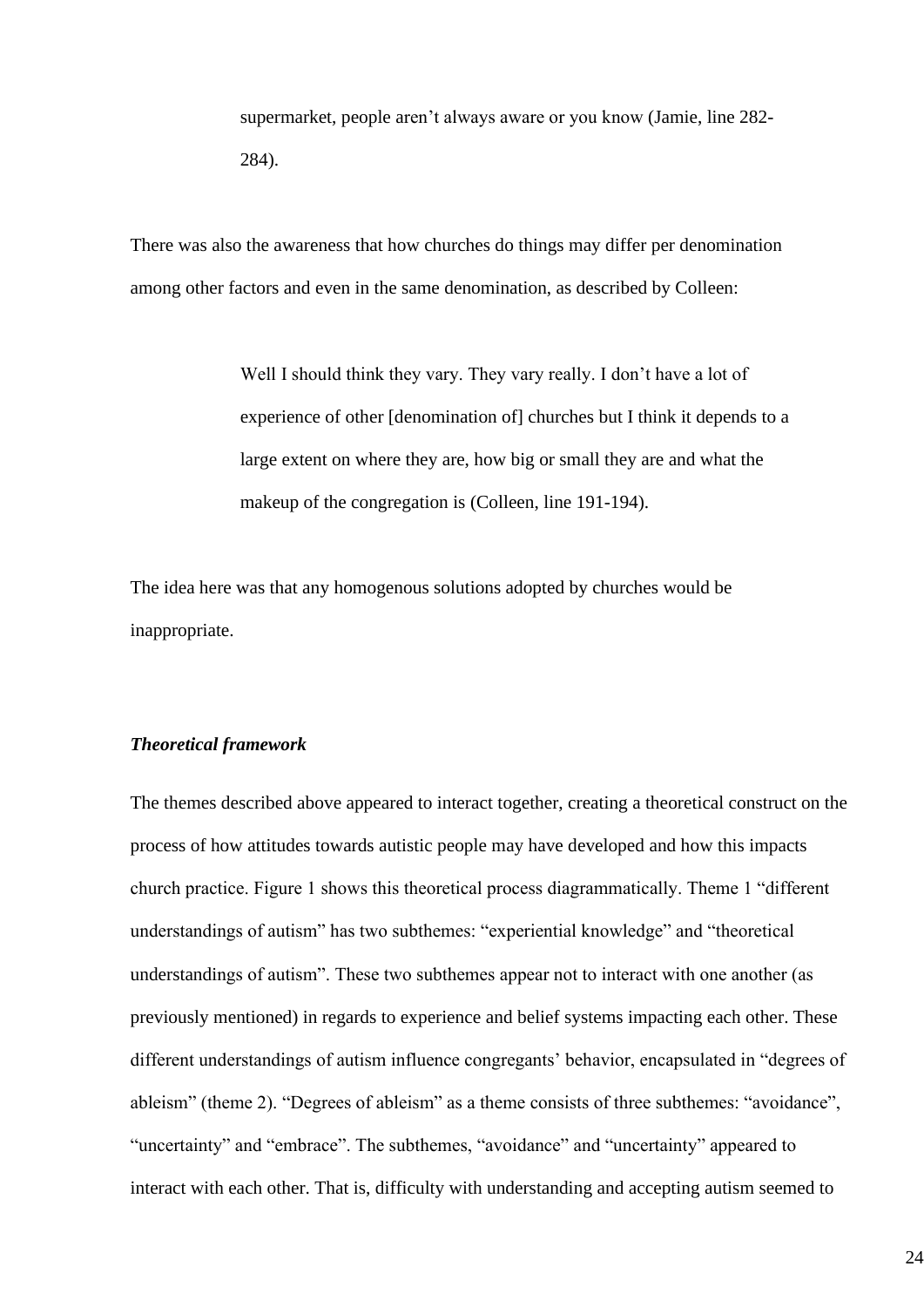lead to withdrawal and isolation from autistic people. However, the subtheme "embrace" did not appear to interact with subthemes "avoidance" and "uncertainty" because of its opposed nature. Theme 2: "degrees of ableism" seemed to influence and inform idiosyncratic practice (theme 3). This may have been due to the impact of the emotional mindset of the leadership team in each individual church, also illustrated in figure 1. "Limitations and barriers" provided opportunity for "no unified response", which in turn led to "mixed activity" across the churches. This mixed activity limited accessibility; reinforcing further limitations and barriers.

#### **Discussion**

The findings from this small-scale exploratory study indicate that current attitudes towards autism within a church setting appear to be mixed. Whilst some of the study participants clearly valued autistic members of their congregation, the extent of such acceptance (our first research question) appeared to be limited with other participants displaying pejorative attitudes. This reflects the mixture of experiences and perceptions of autistic people (our second research question) described in previousstudies(e.g. Ault,Collins & Carter, 2013*;* Patka & McDonald 2015). This non-consensus of attitudes also gave way to a variety of attitudes on how accessible to autistic people churchgoers viewed their churches (our third research question). The process emerging from the data demonstrates to some degree, how knowledge and beliefs may influence attitudes and how autistic people may be treated in such contexts.

We found no evidence of knowledge of any guidelines or church-specific information or guidelines regarding autism, notably those written by Memmott (2015) "Welcoming autistic people into our churches and communities. Churchgoers expressed the wish for further training on autism in the subtheme "limitations and barriers"; mirroring participants' requests in Howell and Pierson's (2010) research of parental experience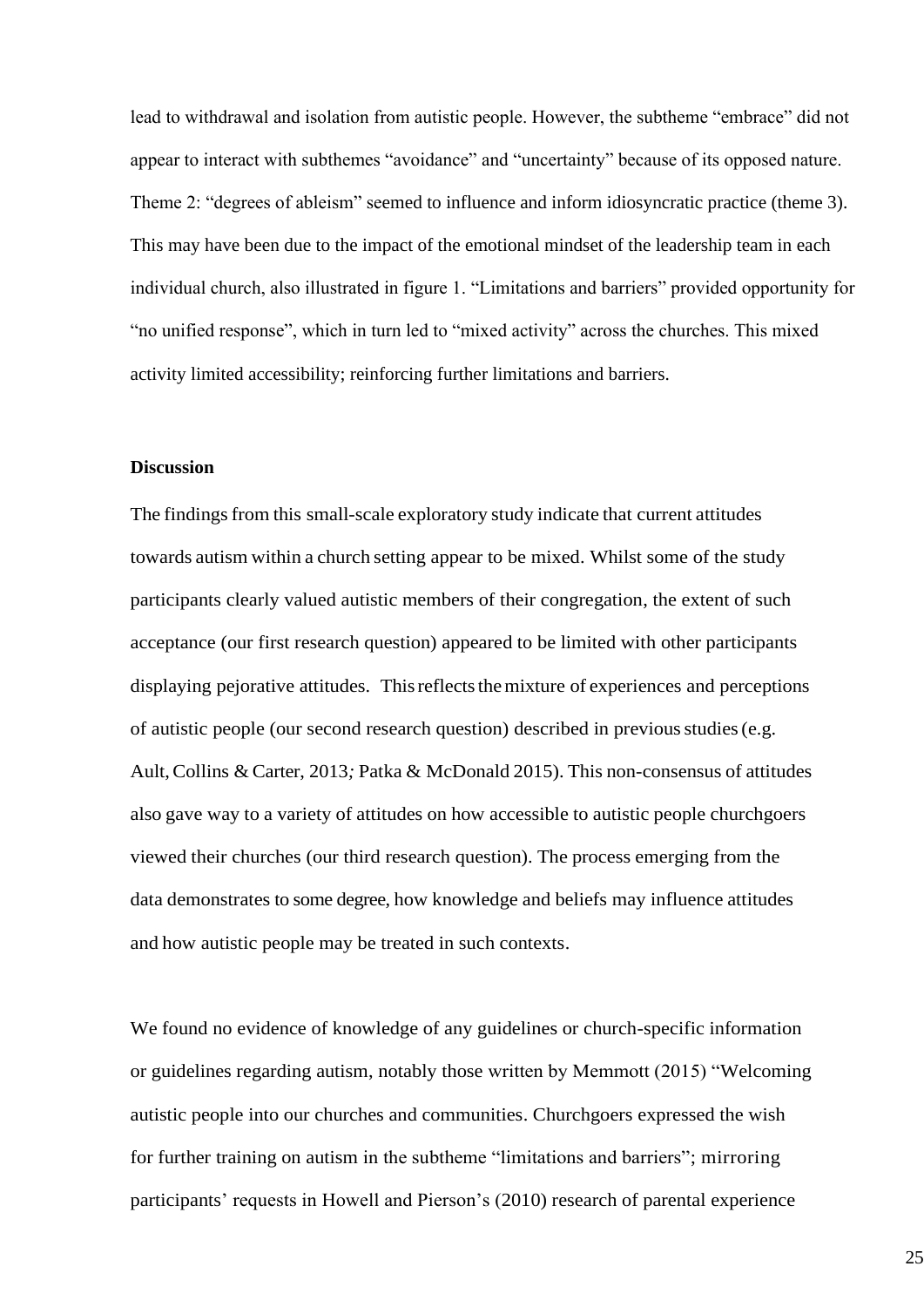of Sunday Schools. This further reinforces the notion that input to educate and positively change both knowledge and beliefs in churches is required.

The more 'traditional' "theological understandings" expressed by some participants overlap with findings from Patka and McDonald's (2015) study on priests' perspectives towards ID whereby a "deficient" narrative was found which included the concepts of demon possession in relation to disabled people, who needed to be fixed. Stiemke (1994) suggests that such adherence to the medical model acts as a barrier to accessibility for autistic Christians who view being autistic as part of their integral identity (Sinclair, 2013). Any association with "demon possession" understandably deprecates autistic people as humans, further devaluing them as people within the church and wider community. Allport and Ross (1967) found a higher rate of prejudice among churchgoers in the US in comparison to those who did not attend a church, in spite of the teaching and beliefs of inclusivity that have been reported and that are aligned with the Christian faith, for example the "Parable of the Good Samaritan" (Luke 10: 25-37, NIV). This mismatch of views and reactions will inevitably lead to a varied outcome and have a questionable impact on autistic people in terms of accessibility and inherent value. This is also highly contrasted to the neurodiversity movement (Singer, 1999), which is becoming more widely known in the UK, although dissemination is contained to select academic and self-advocate circles. In spite of this limited dissemination, Oliver (1999) amongst others, argues that by providing social spaces that are more inclusive of people with disabilities, the church will also become more open to the general population.

Linked to the accessibility through attitudinal barriers (as described by Carter, 2007)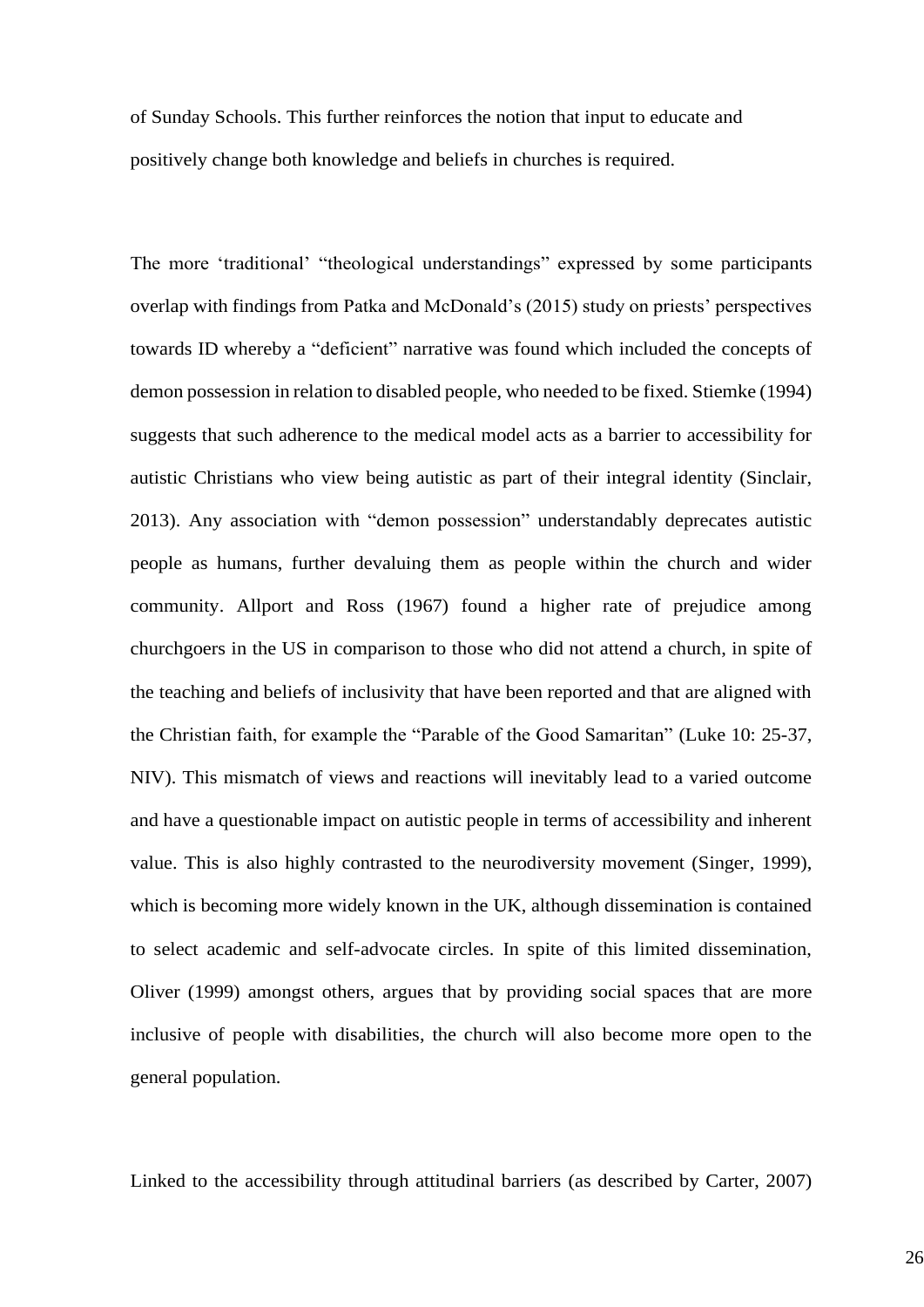and perceptions of value is the perceived stigma of being autistic or having an autistic family member. Previous research has shown both autistic people (Johnson & Joshi 2016; Sasson et al., 2017) and family members of autistic people (Broady, Morse  $\&$ Stoyles, 2017) to experience stigma, echoed in Patka and McDonald's (2015) study regarding stigma by association. In our study, some participants also described autism as 'other' and undesirable, however this sense of stigma was perceived in relation to those autistic people who struggle with their environment, especially with those who could be perceived to have higher support needs.

Our study was small (21 participants), which means that the findings are not easily generalizable to all churches in all countries. However other qualitative studies of the topic area have similarly used small sample sizes (e.g. Patka & McDonald, 2015 ( $n=$ 12); Broady, Stoyles & Morse, 2017 (n=15)). Small, purposively chosen samples are usually used in explorative, qualitative research, especially regarding specific naturalistic phenomena, to extradite rich and detailed data that would otherwise be missed with large sample sizes (Coolican, 2009, p224). Similarly, whilst the purposeful and convenient sampling approach we used risked gaining a homogenous sample (Emerson, 2015) and the potential for subjective bias in selecting potential participants (Etikan, Musa & Alkassim, 2016), when seeking an information rich sample, such as in this instance, a random sampling approach probably would not have yielded the information we wanted.

Perhaps the main limitation of our study was its restricted focus on religious institutions within the Christian faith, and in particular the Protestant Church (although Catholic churches were invited to participate, but declined the offer). The findings cannot therefore be regarded as representative of all sectors of the Christian church, or other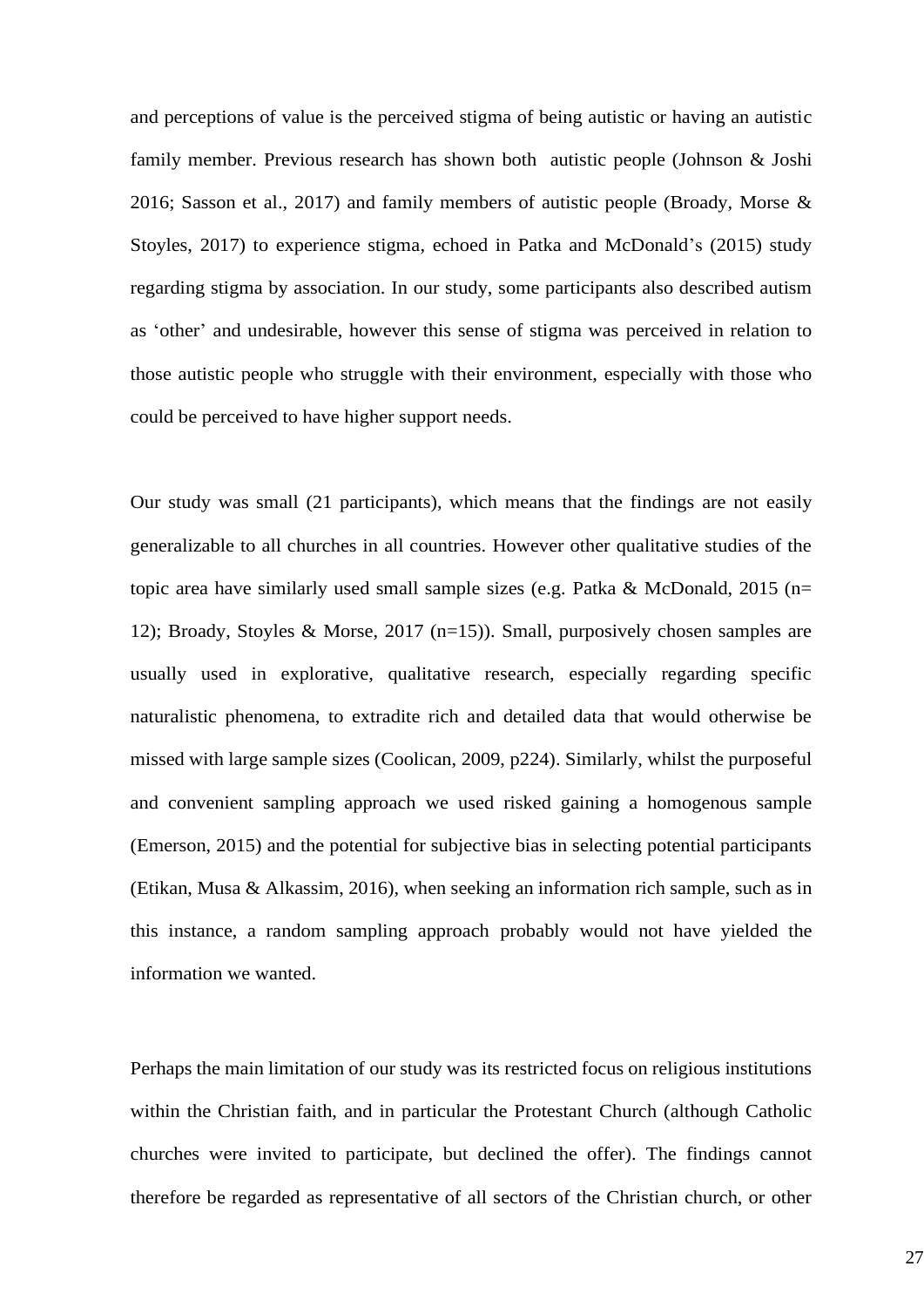faith groups. Yet, limiting explorations of particular faiths in order to drill down particular phenomena is not unusual (e.g. Jegatheesan & Witz, 2013 in regards to a study of sibling relationships in Muslim families where there is an autistic child). The sample was also mostly female (8 males as opposed to 13 females) with no representation from black and ethnic minorities and so the sample cannot be said to reflect the whole churchgoing population in the UK; for example, 23% of Pentecostal churches are of ethnic majority (Ashworth & Farthing, 2007). Men and women may have had differing attitudes and experiences of autism, which might not have been observed. However, after much time and effort was spent attempting to recruit a wider sample, we felt fortunate to get our sample; one church who declined our invitation expressing a fear that potential churchgoing participants might "not know enough" or have enough experience of autism. Whilst with any study exploring attitudes, a Hawthorne effect (i.e. that attitudes of participants may have altered simply due to the research being carried out) may impact the findings, we do not necessarily think this occurred here, judging from participant's quotes.

It is important to note the current climate of COVID-19 and policies of "social distancing" in the UK (Public Health England, 2020) versus the climate under which we collected the data. We understand church services are not occurring in the same format prior to COVID-19 in a physical, in person manner, rather online via conferencing software. We still believe our study to be relevant, as although some physical barriers may be alleviated by attendance via video conferencing, attitudinal barriers will still persist through online engagement with congregants and sermons, and in small group meetings. We also believe post-COVID-19 there is no reason why churches will not recommence physical, in person worship. Therefore, this research remains useful and of interest to church communities.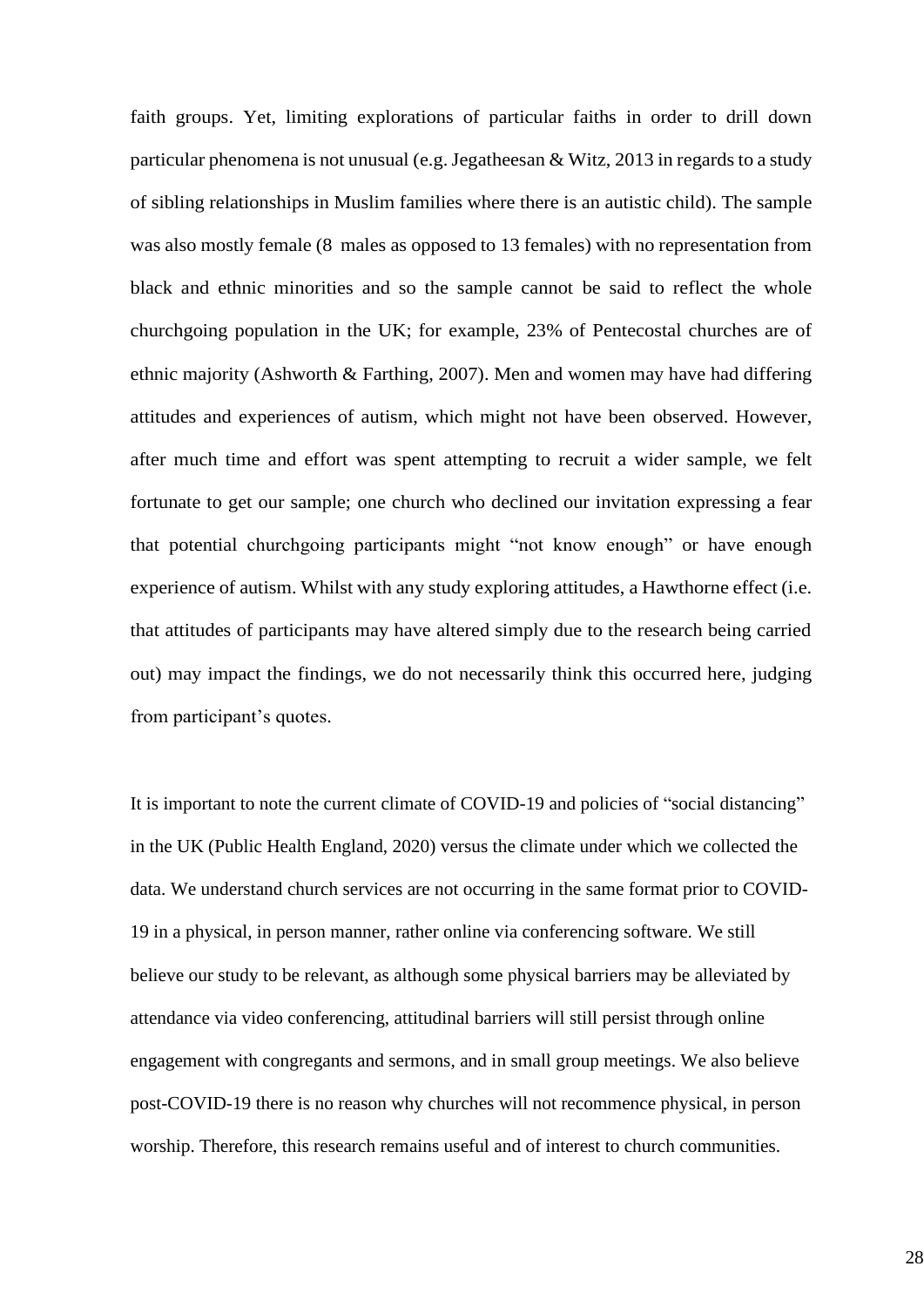The first author's personal experience of being autistic and encountering limited understanding of autism and autistic people within faith institutions motivated the topic for this study. Given the first authors' personal experiences, as well as her personal Christian faith, she transcribed all of the interviews herself verbatim and kept a journal of field notes from interviews to avoid inherent bias and meet descriptive and interpretative validity (Maxwell, 1992).

#### *Further research and recommendations for practice*

Our findings suggest that a church intervention about autism and autistic people would move some way towards enabling autistic people to feel more comfortable in church environments. Recommendations for further practice as a result of this study were created for the participating churches at the request of participants. Moving forward though, an intervention might include a preliminary workshop which would: define and explain autism; describe the lived experience of autistic people; and, provide the theological context of autism, in the knowledge that such an intervention would need to be co-produced by a researcher, church minister/s and autistic people. Since neither the Catholic church of Great Britain, nor independent churches were involved in this small exploratory study, its replication of this population would help generalizability of the findings. Whilst other faith groups were not explored in this study, such groups e.g. mosques, synagogues, temples and non-religious groups' endorsement of improving the knowledge of autism among congregations, led by ministers or leadership teams would be beneficial. This could be operationalized via co-produced basic and flexible guidance to meet the needs of different congregations, perhaps utilizing Memmott's (2015) national guidelines hosted by the Diocese of Oxford as a springboard.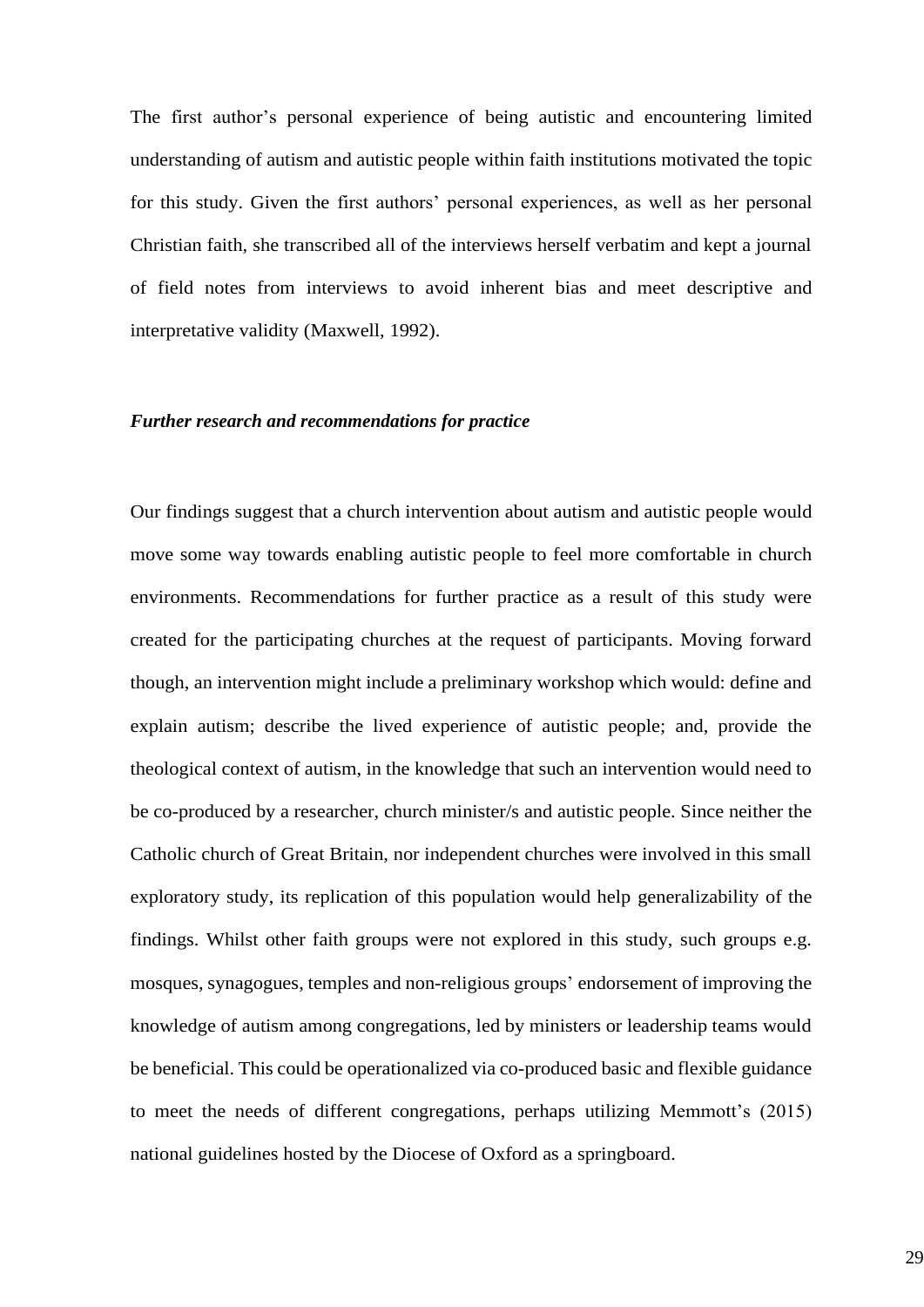This exploratory study unveils crucial information regarding the perception and value of autistic people in churches, an understudied setting and phenomenon. It illustrates attitudes towards autistic people in a church environment and theological context, as well as a sociological perspective and provides the first step for increasing inclusivity on a practical basis. In the words of John Swinton, as quoted by Father Bill Braviner (2018) at the Church of England Disability Conference at Lambeth Palace: "without the attitude being right, things won't change. We must start by changing attitudes".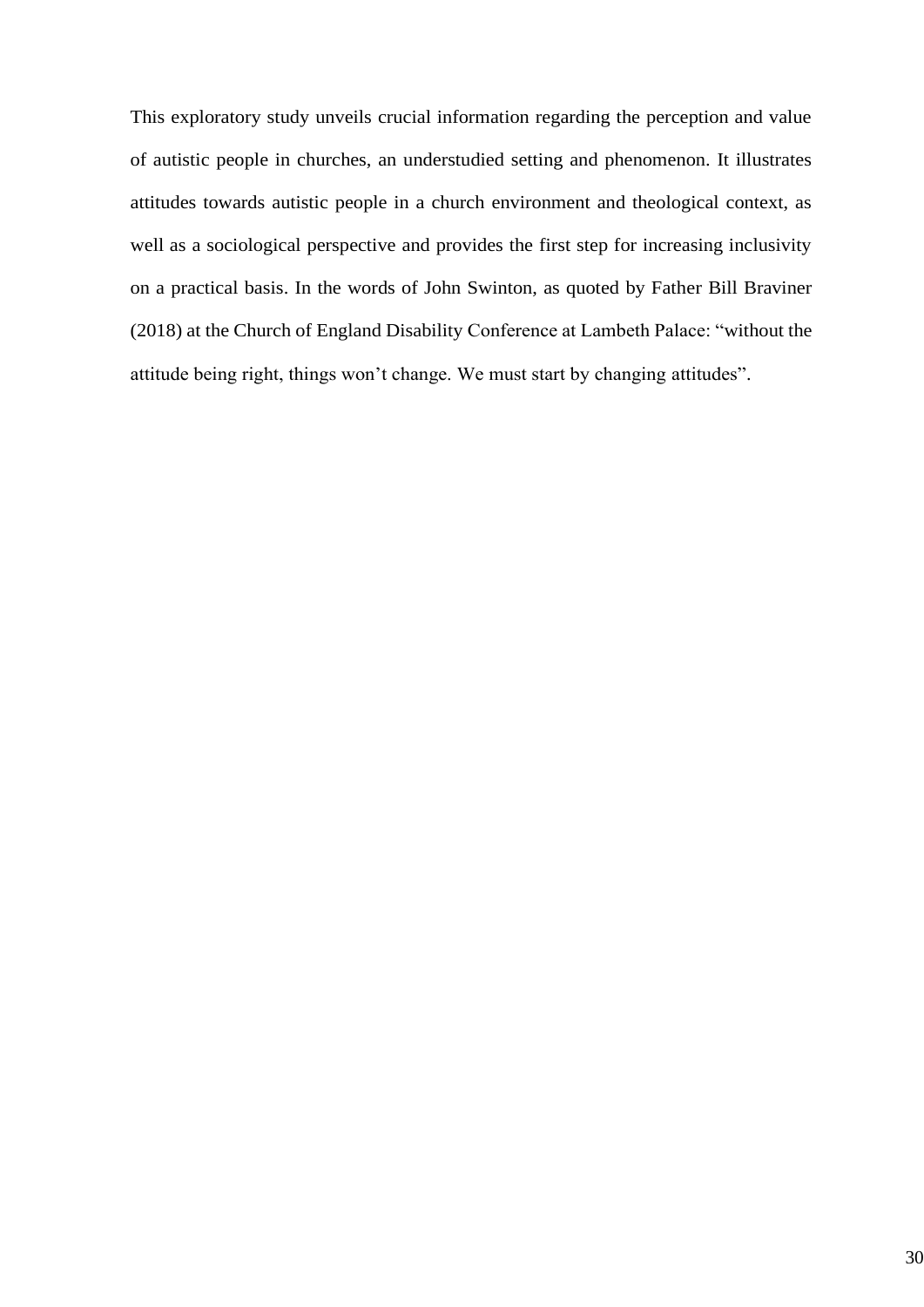#### **Declaration of interest statement**

This research was unfunded.

#### **References**

- Allport, G. W., & Ross, J. M. (1967). Personal Religious Orientation and Prejudice. *Journal of Personality and Social Psychology. 5*(4). 432-433. DOI: 10.1037/0022-3514.5.4.432
- American Psychiatric Association. (2013*). Diagnostic and statistical manual of mental disorders (5th ed.).* Arlington, VA: American Psychiatric Publishing.
- Ashworth, J., & Farthing, I. (2007). *Churchgoing in the UK: A research report from Tearfund on church attendance in the UK*. Accessed: 8th August 2018. Retrieved from: [http://news.bbc.co.uk/1/shared/bsp/hi/pdfs/03\\_04\\_07\\_tearfundchurch.pd](http://news.bbc.co.uk/1/shared/bsp/hi/pdfs/03_04_07_tearfundchurch.pdf) [f](http://news.bbc.co.uk/1/shared/bsp/hi/pdfs/03_04_07_tearfundchurch.pdf)
- Asperger, H. (1944). Die "Autistischen Psychopathen" im Kindesalter. Archiv *für psychiatrie und nervenkrankheiten, 117*(1), 76-136. DOI: 10.1007/bf01837709
- Ault, M. J., Collins, B. C., & Carter, E. W. (2013). Factors associated with participation in faith communities for individuals with developmental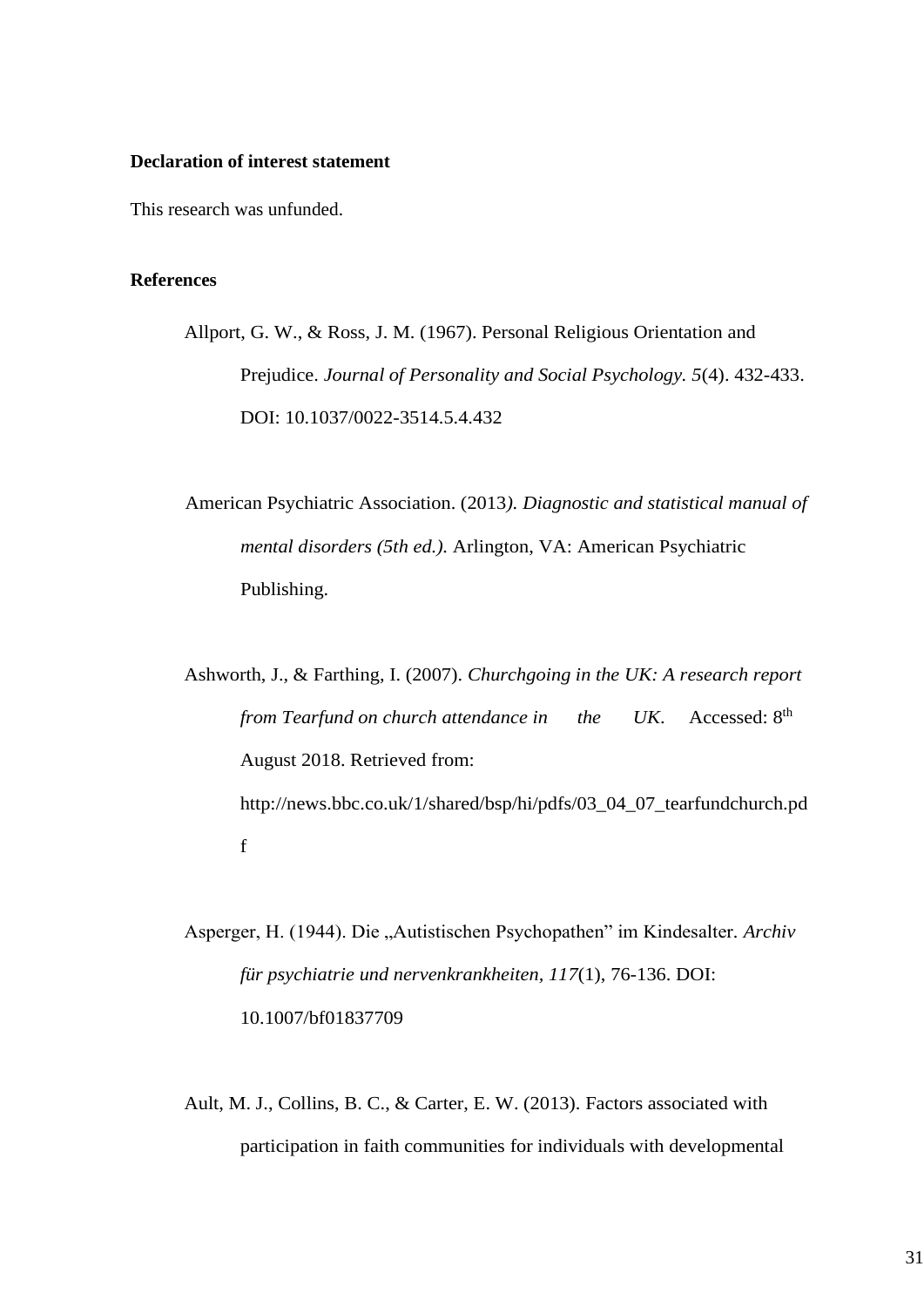disabilities and their families. *Journal of Religion, Disability & Health, 17*(2), 184-211. DOI: 10.1080/15228967.2013.781777

*Autism Act 2009.* (c15). London, England: The Stationery Office. Accessed: 21st December 2019. Retrieved from: http://www.legislation.gov.uk/ukpga/2009/15/contents

Baird, G., Simonoff, E., Pickles, A., Chandler, S., Loucas, T., Meldrum, D., & Charman, T. (2006). Prevalence of disorders of the autism spectrum in a population cohort of children in South Thames: the Special Needs and Autism Project (SNAP). *The Lancet, 368*(9531), 210-215. DOI: 10.1016/s0140-6736(06)69041-7

Baumeister, R. F., & Leary, M. R. (1995). The need to belong: Desire for interpersonal attachments as a fundamental human motive. *Psychological Bulletin, 117*, 497-529. DOI: 10.1037//0033- 2909.117.3.497

Braviner, B. [billbraviner]. (2018, July 13). 'We asked where do we start attitudes or accessibility? @JohnSwintonAbdn responds that without the attitude being right, things won't change. We must start by changing attitudes. **#CofEBelong**' [Tweet]. Retrieved from: https://twitter.com/billbraviner/status/1017740981121273857

Brierley, P. (2013). *UK Church Statistics No 2: 2010-2020*. London, England: ADBC Publishers.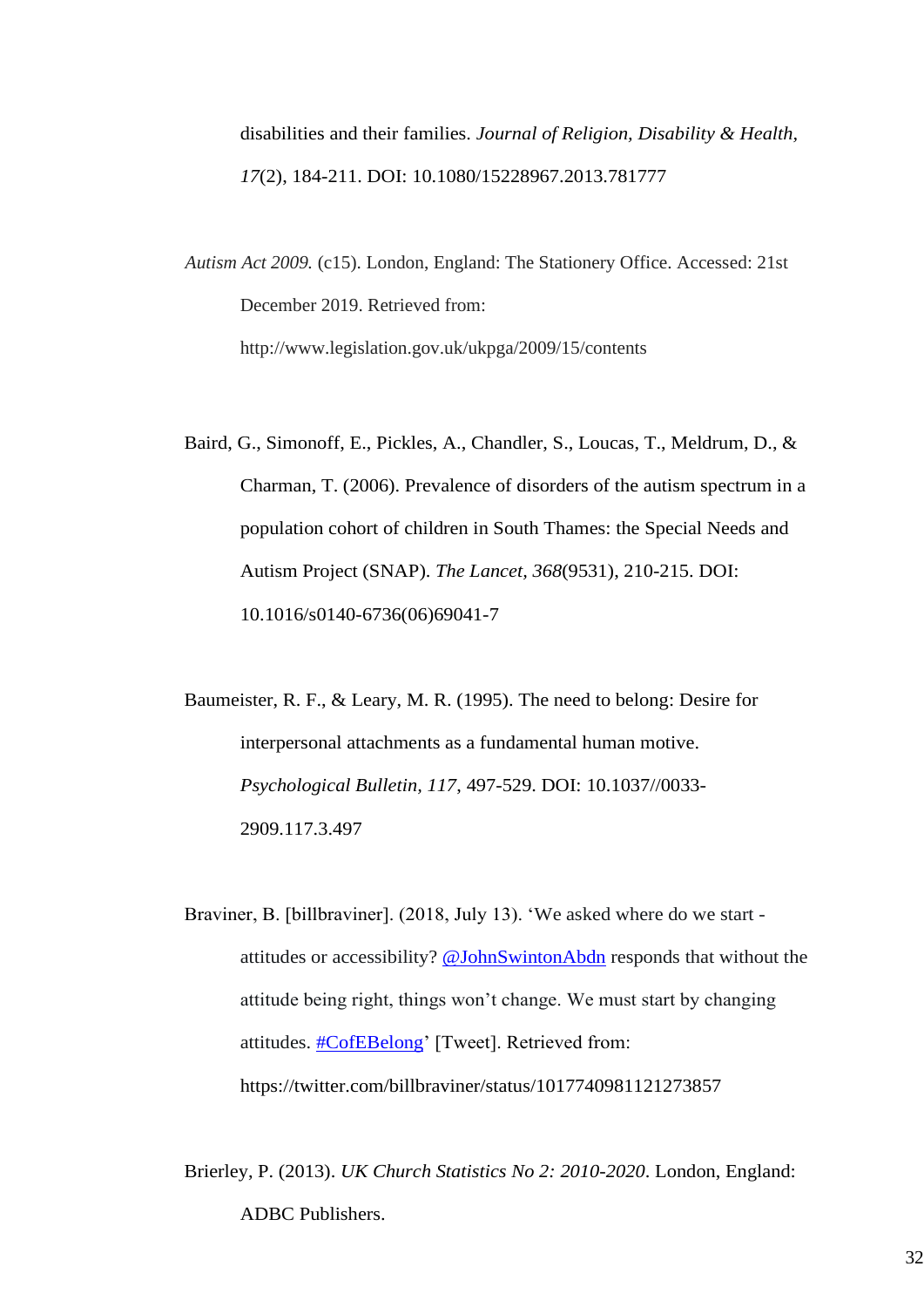- Brierley, P. (2018). *UK Church Statistics No 3: 2018 Edition*. London, England: ADBC Publishers.
- Broady, T. R., Stoyles, G. J., & Morse, C. (2017). Understanding carers' lived experience of stigma: the voice of families with a child on the autism spectrum. *Health & social care in the community, 25*(1), 224-233. DOI: 10.1111/hsc.12297
- Carter, E. W. (2007). *Including people with disabilities in faith communities: A guide for service providers, families, & congregations*. Baltimore, MD: Brookes Publishing Company.
- Charmaz, K. (2008). Grounded Theory. In: Smith, J. (ed.). *Qualitative Psychology. A Practical Guide to Research Methods* (pp. 81-110). London: Sage Publications Ltd.
- Coolican, H. (2009). *Research methods and statistics in psychology*. London: Psychology Press.
- Corbin, J. M., & Strauss, A. (1990). Grounded theory research: Procedures, canons, and evaluative criteria. *Qualitative sociology, 13(*1), 3-21. DOI: 10.1007/bf00988593
- Department of Health. (2010). *Fulfilling and rewarding lives: the strategy for adults with autism.* London, England: HMSO.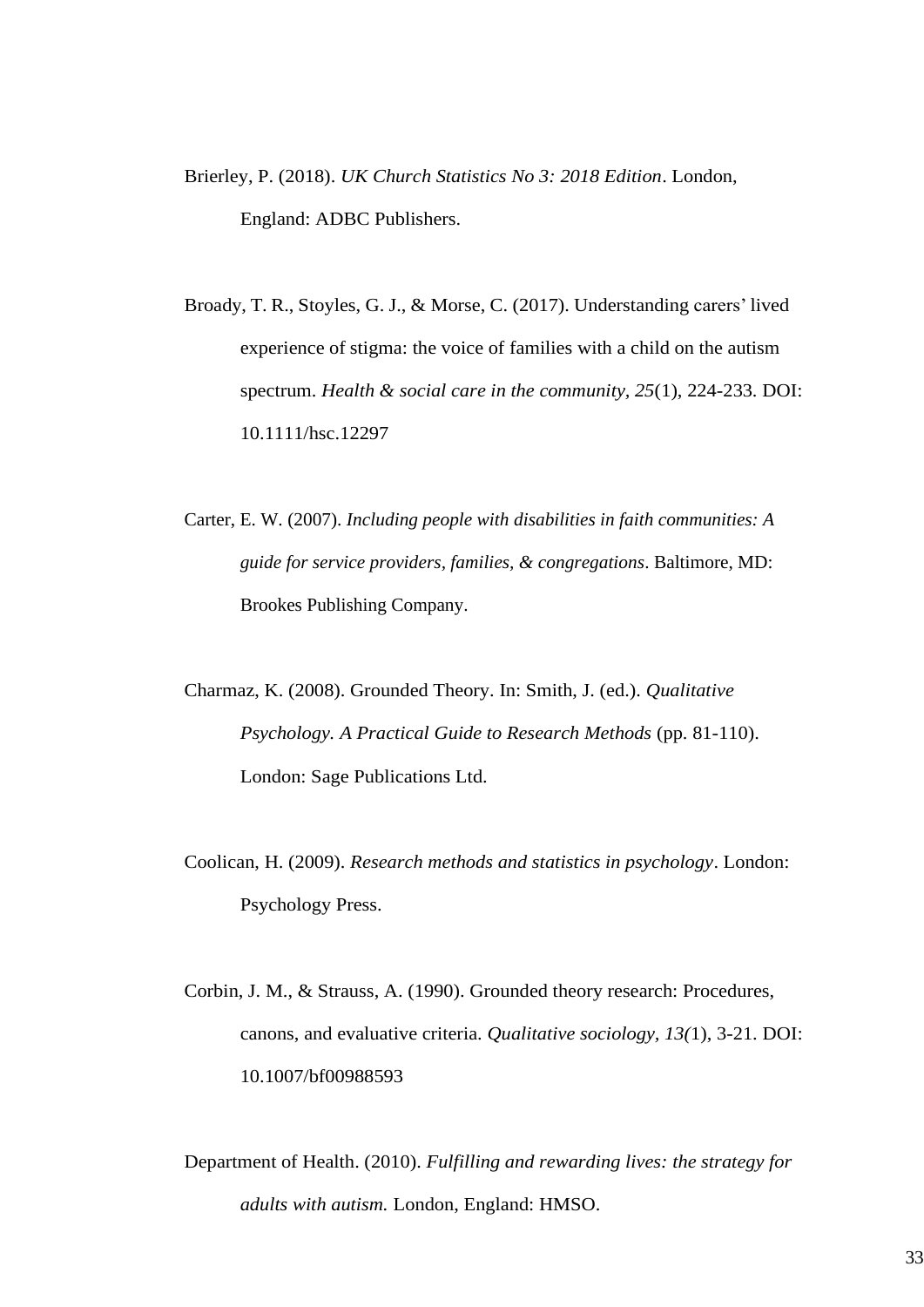- Department of Health. (2014). *Think Autism: an update to the government adult autism strategy.* London, England: HMSO.
- Elsabbagh, M., Divan, G., Koh, Y. J., Kim, Y. S., Kauchali, S., Marcín, C., ... & Yasamy, M. T. (2012). Global prevalence of autism and other pervasive developmental disorders. *Autism research*, *5*(3), 160-179. DOI: 10.1002/aur.239
- Emerson, R. W. (2015). Convenience sampling, random sampling, and snowball sampling: How does sampling affect the validity of research? *Journal of Visual Impairment & Blindness (Online), 109*(2), 164. DOI: 10.1177/0145482x1510900215
- Etikan, I., Musa, S. A., & Alkassim, R. S. (2016). Comparison of convenience sampling and purposive sampling. *American Journal of Theoretical and Applied Statistics, 5*(1), 1-4. DOI: 10.11648/j.ajtas.20160501.11
- Forrester-Jones, R. V., & Broadhurst, S. (2007). *Autism and loss*. London, England: Jessica Kingsley Publishers.
- Frith, U. (2003). *Autism: Explaining the enigma.* Oxford, England: Blackwell Publishing.
- Glaser, B. & Strauss, A. (1967). *The Discovery of Grounded Theory*. Chicago, IL: Aldine.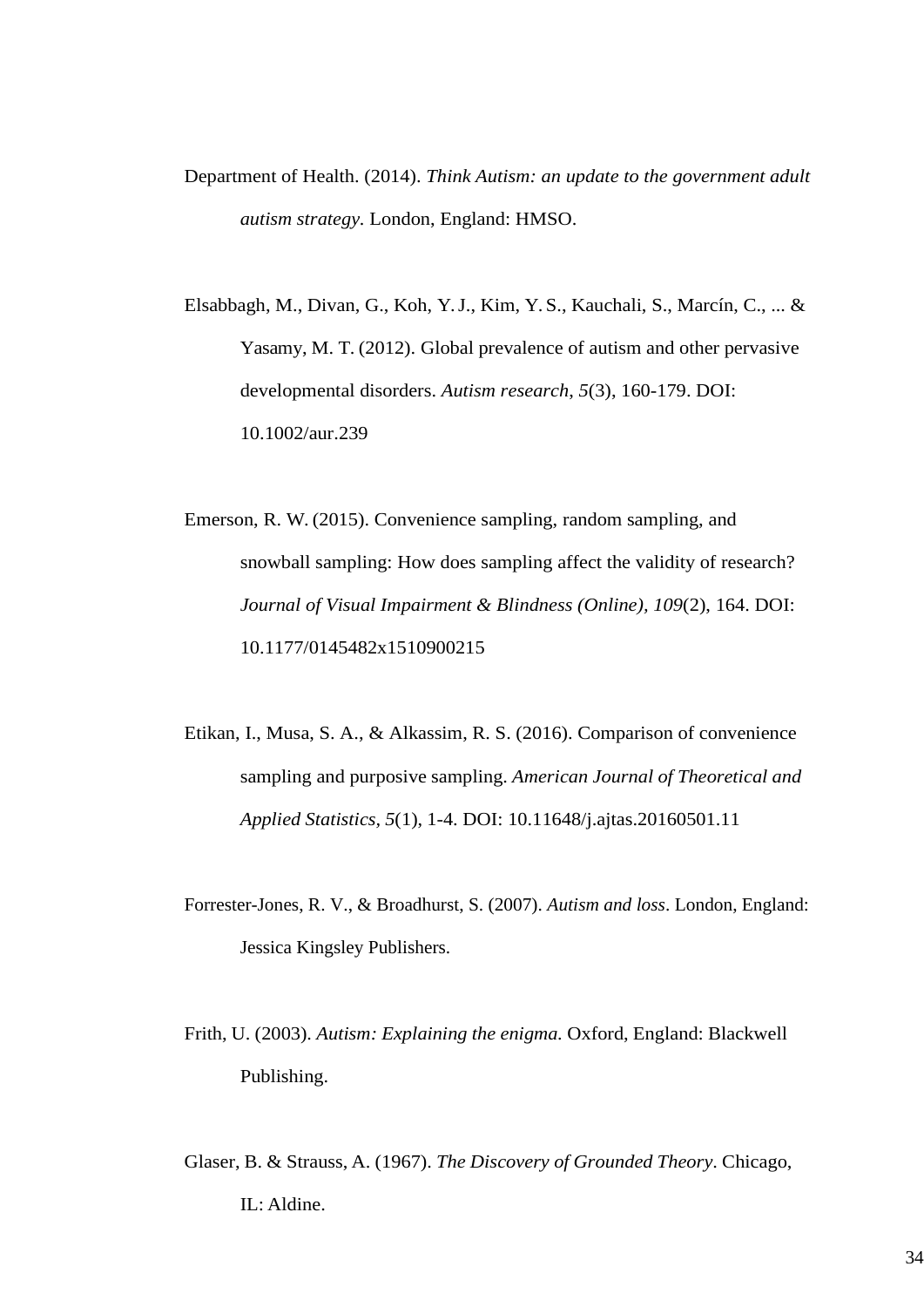- Gray, K. M., Keating, C. M., Taffe, J. R., Brereton, A. V., Einfeld, S. L., Reardon, T. C., & Tonge, B. J. (2014). Adult outcomes in autism: Community inclusion and living skills*. Journal of autism and developmental disorders, 44*(12), 3006-3015. DOI: 10.1007/s10803-014- 2159-x
- Hansen, S.N., Schendel, D.E., & Parner, E.T. (2015). Explaining the increase in the prevalence of autism spectrum disorders: the proportion attributable to changes in reporting practices. *JAMA pediatrics*, *169*(1), pp.56-62. DOI: 10.1001/jamapediatrics.2014.1893
- Hertz-Picciotto, I., & Delwiche, L. (2009). The rise in autism and the role of age at diagnosis. *Epidemiology (Cambridge, Mass.)*, *20*(1), p.84. DOI: 10.1097/ede.0b013e3181902d15
- Howell, E. J., & Pierson, M., R. (2010). Parents' Perspectives on the Participation of Their Children with Autism in Sunday School. *Journal of Religion, Disability and Health. 14*(2), 153- 166. DOI: 10.1080/15228961003622302
- *Human Rights Act 1998.* (c42). London, England: The Stationery Office. Accessed: 23rd December 2019. Retrieved from:
	- http://www.legislation.gov.uk/ukpga/1998/42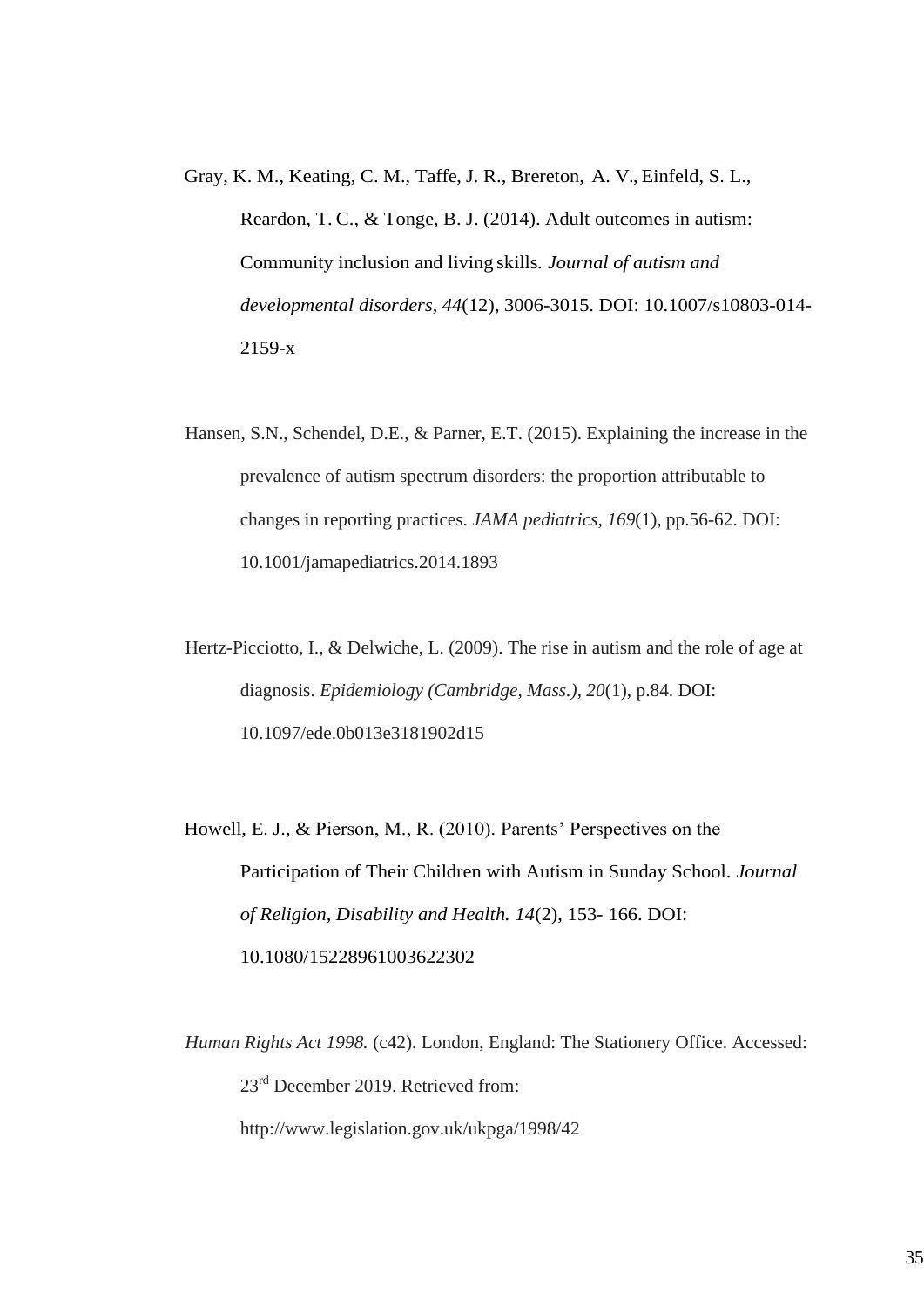- Hurst, R. (1999). Disabled People's Organisations and Development: Strategies for change. In Stone, E. (ed.) *Disability and Development: Learning from action and research on disability in the majority world*, Leeds: The Disability Press pp. 25–35
- Jegatheesan, B., & Witz, K. (2013). An ethnographic study on religion, spirituality, and maternal influence on sibling relationships in a Muslim family with a child with Autism. *Review of Disability Studies: An International Journal. 9*(1). 5-19.
- Johnson, J., & Hanes, R. R. (2018). Exploring the social experience of adults on the autism spectrum: views on friendships, dating and partnerships. *Autonomy, the Critical Journal of Interdisciplinary Autism Studies, 1*(5).
- Johnson, T., D., & Joshi, A. (2016). Dark Clouds or Silver Linings? A stigma threat perspective on the implications of an autism diagnosis for workplace wellbeing. *Journal of Applied Psychology. 101*(3). 430-449. DOI: 10.1037/apl0000058
- Kanner, L. (1943). Autistic disturbances of affective contact*. Nervous child, 2*(3), 217-250.
- Kenny, L., Hattersley, C., Molins, B., Buckley, C., Povey, C., & Pellicano, E. (2016). Which terms should be used to describe autism? Perspectives from the UK autism community. *Autism. 20*(4). DOI: 10.1177/1362361315588200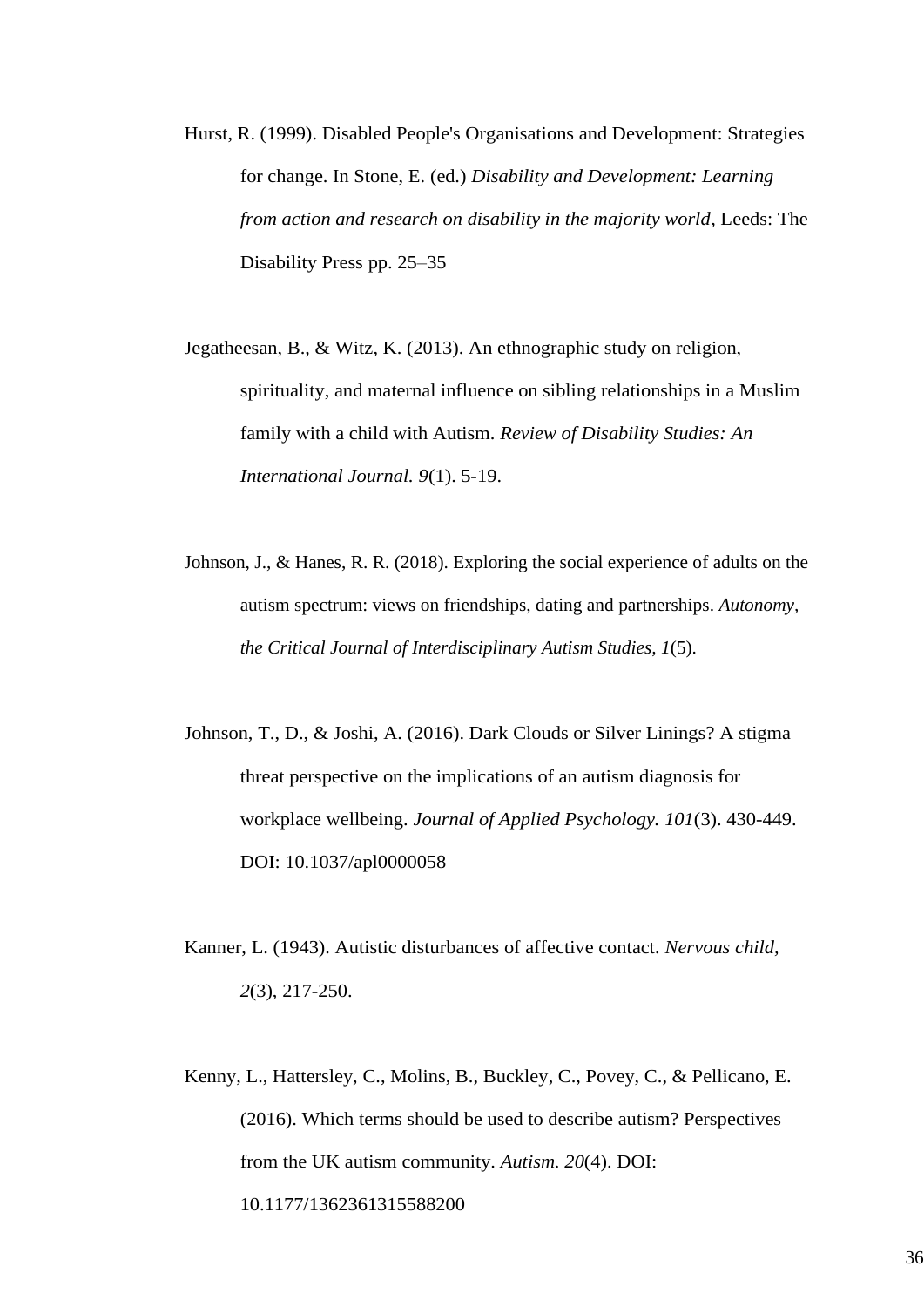- Kramer, H., & Sprenger, J. [1489]. *Malleus Maleficarum*. (M. Summers, Trans., (1928/1971)). London, England: Arrow Books.
- Liu, E. X., Carter, E. W., Boehm, T. L., Annadale N. H., & Taylor, C. E. (2014). In Their Own Words: The Place of Faith in the Lives of Young People With Autism and Intellectual Disability. *Journal of Intellectual and Developmental Disabilities. 52*(5), 388-404. DOI: 10.1352/1934- 9556-52.5.388
- Maxwell, J. A. (1992). Understanding and validity in qualitative research. *Harvard Educational Review, 62*, 279–301. DOI: 10.17763/haer.62.3.8323320856251826
- Memmott, A. (2015). *Welcoming Autistic People in our Churches and Communities* [PDF]. Accessed: 10<sup>th</sup> March 2018. Retrieved from: [http://www.oxford.anglican.org/wp](http://www.oxford.anglican.org/wp-)content/uploads/2013/01/autism\_guidelines.pdf
- Miles, M. (2001). Martin Luther and childhood disability in 16th century Germany: What did he write? What did he say?*. Journal of Religion, Disability & Health, 5*(4), 5-36.
- Miller, T. S. (1985). *The Birth of the Hospital in the Byzantine Empire*. Baltimore, MD: Johns Hopkins UP.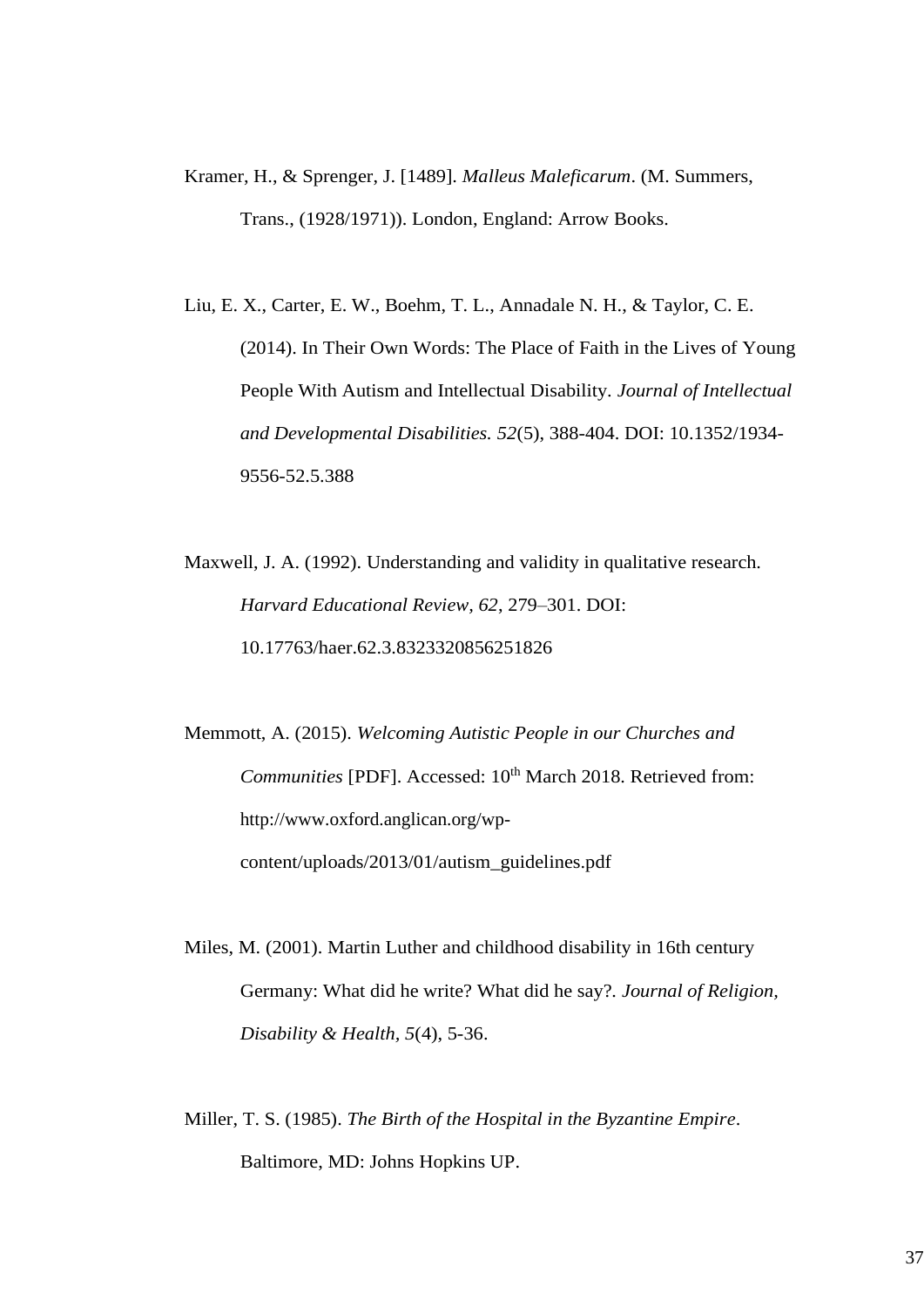- Milton, D. (2012). So what exactly autism?. AET Competence framework for the Department for Education. Accessed 8th February 2019. Retrieved from http://www.aettraininghubs.org.uk/wpcontent/uploads/2012/08/1\_So-what-exactly-is-autism.pdf.
- Milton, D. E., & Bracher, M. (2013). Autistics speak but are they heard. *J. BSA MedSoc Group, 7,*61-69.
- Moltmann, J. (1998). Liberate yourselves by accepting one another. In N.L. Eiesland & D. E. Saliers (Eds). *Human Disability and the Service of God: Reassessing Religious Practice* (pp.105-122). Nashville, TN: Abingdon Press.
- Müller, E., Schuler, A., Burton, B.A., & Yates, G.B. (2003). Meeting the vocational support needs of individuals with Asperger syndrome and other autism spectrum disabilities. *Journal of Vocational Rehabilitation*, *18*(3), 163-175.
- O'Hanlon, E. E. (2013). Religion and disability: The experiences of families of children with special needs. *Journal of Religion, Disability & Health, 17*(1), 42-61. DOI: 10.1080/15228967.2012.731874
- Oliver, M. J. (1999). The disability movement and the professions. *British Journal of Therapy and Rehabilitation, 6*(8), 377-379. DOI: 10.12968/bjtr.1999.6.8.13949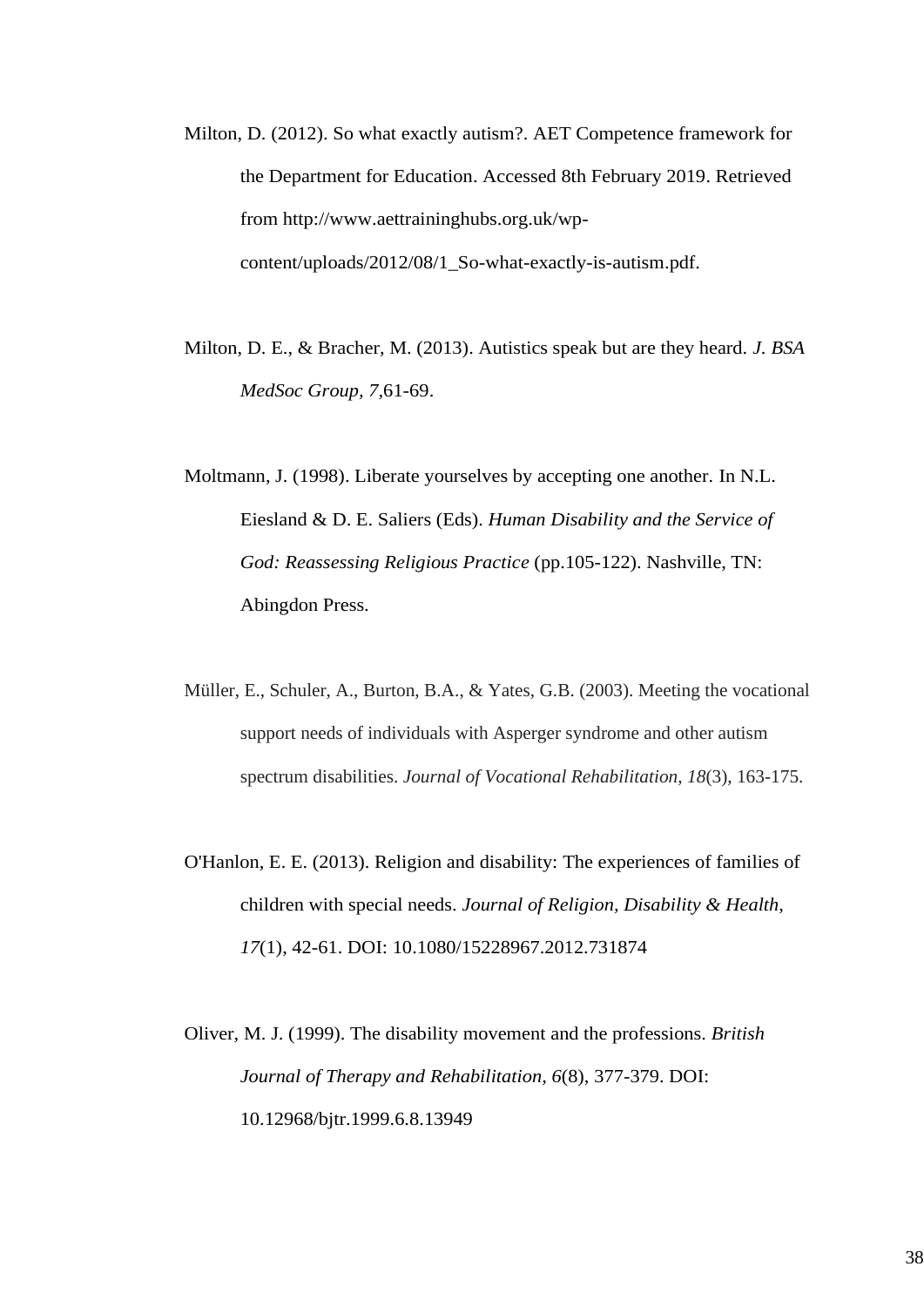- Patka, M., & McDonald, K., E. (2015). Intellectual disability and faith communities: perspectives of Catholic religious leaders. *Disability & Society, 30*(8). 1241-1258, DOI: 10.1080/09687599.2015.1090953
- Public Health England. (2020). Guidance on social distancing for everyone in the UK. Accessed  $7<sup>th</sup>$  April 2020. Retrieved from: https://www.gov.uk/government/publications/covid-19-guidance-onsocial-distancing-and-for-vulnerable-people/guidance-on-socialdistancing-for-everyone-in-the-uk-and-protecting-older-people-andvulnerable-adults
- Sango, P. N., & Forrester-Jones, R. (2017). Spiritual care for people with intellectual and developmental disability: An exploratory study. *Journal of Intellectual & Developmental Disability,* 1-11. DOI: 10.3109/13668250.2017.1350834
- Sasson, N. J., Faso, D. J., Nugent, J., Lovell, S., Kennedy, D. P., & Grossman, R. B. (2017). Neurotypical peers are less willing to interact with those with autism based on thin slice judgments. *Scientific reports*, *7*, 40700. DOI: 10.1038/srep40700
- Silberman, S. (2015). *Neurotribes: The legacy of autism and how to think smarter about people who think differently*. Crow's Nest, Australia : Allen and Unwin.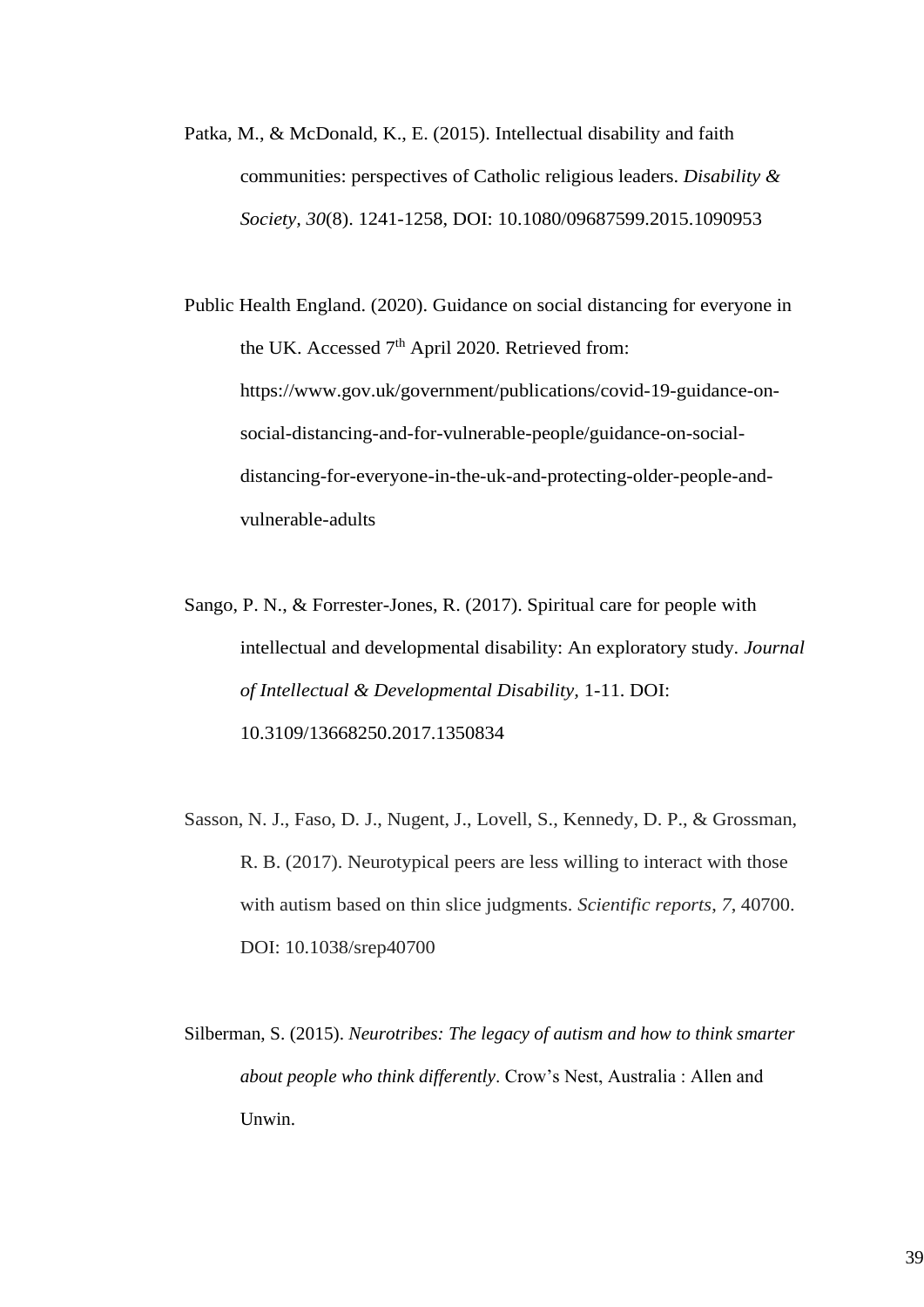- Sinclair, J. (2013[1999]). Why I dislike "person first" language. *Autonomy, the Critical Journal of Interdisciplinary Autism Studies, 1*(2).
- Singer, J. (1999). Why can't you be normal for once in your life? From a problem with no name to the emergence of a new category of difference. *Disability discourse*, 59-70.

Skills for Health. (2019). Core Capabilities Framework for Autistic People. Accessed 25th June 2019. Retrieved from: https://www.skillsforhealth.org.uk/images/services/cstf/Autism%20Framew ork%20June%202019.pdf

- Ssucharewa, G. E., & Wolff, S. (1996). The first account of the syndrome Asperger described? Translation of a paper entitled" Die schizoiden Psychopathien im Kindesalter" by Dr. GE Ssucharewa; scientific assistant, which appeared in 1926 in the Monatsschrift für Psychiatrie und Neurologie 60: 235-261. *European child & adolescent psychiatry*, *5*(3), 119.
- Stiemke, F. A. (1994). Church-synagogue-temple-mosque advocacy. *Journal of Religion in Disability & Rehabilitation, 1*(4), 1–11. DOI: 10.1080/15228969409511279
- Turner, S., Hatton, C., Shah, R., Stansfield, J., & Rahim, N. (2004). Religious expression amongst adults with intellectual disabilities. *Journal of*